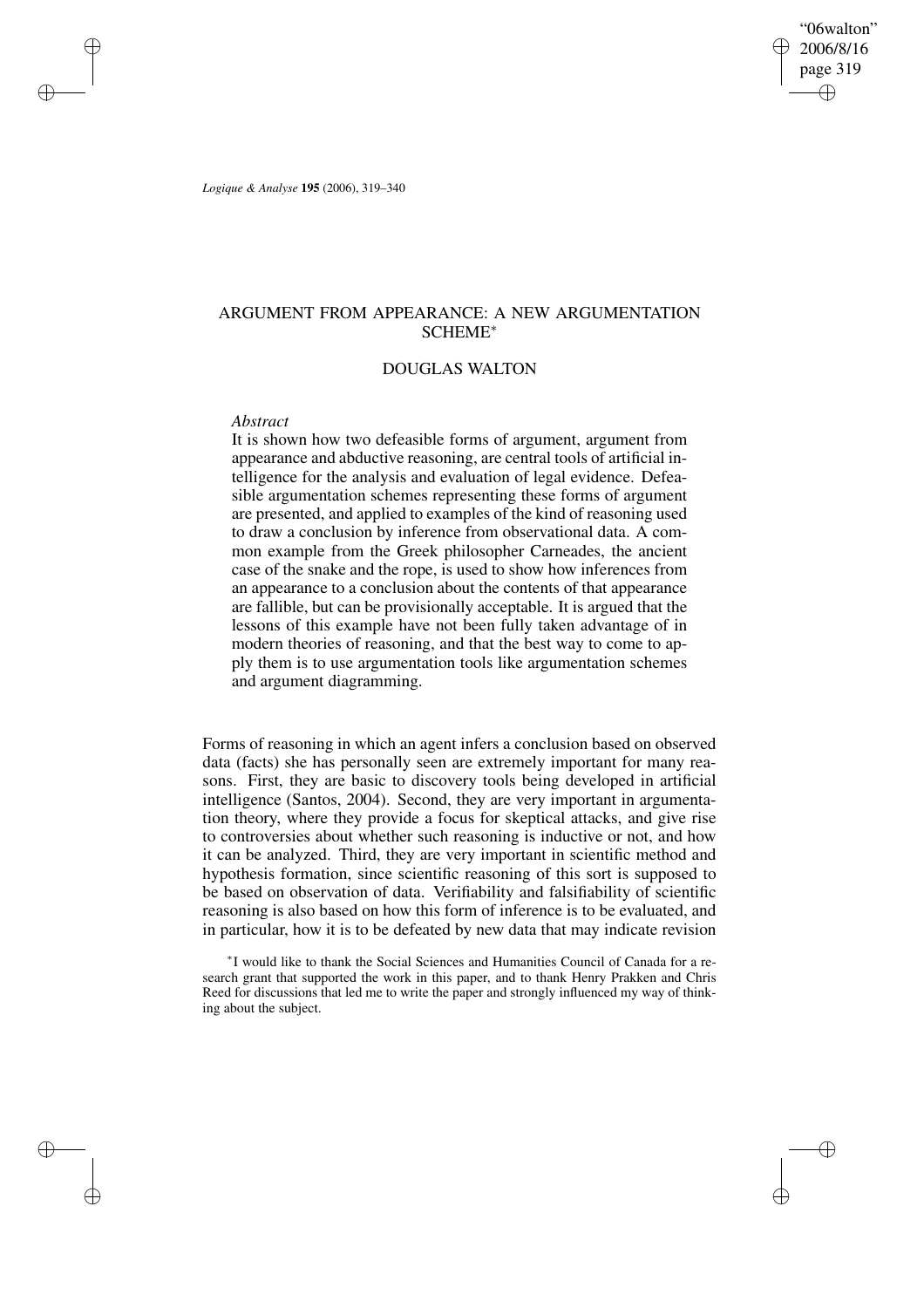"06walton" 2006/8/16 page 320 ✐ ✐

✐

✐

### 320 DOUGLAS WALTON

of a hypothesis is called for. Fourth, this kind of reasoning is very important in legal evidence, of the kind based on witness testimony.

Many, like Pollock (1995) have argued that this kind of reasoning is inductive in nature. The observed facts confirm or disconfirm the agent's rational beliefs, according to this kind of theory. In this paper, an alternative theory is put forward showing that the reasoning in such a case is built on two new and vitally important argumentation schemes. One is the scheme for argument from appearance and the other is a scheme for abductive reasoning. The latter is presented in a format consistent with the analysis of abduction presented by Josephson and Josephson (1994), but the deeper structure of both schemes is revealed by using argumentation tools. In this paper, I analyze a classic example using the argument diagramming method called *Araucaria*, a widely used argumentation tool. This tool is used both to display the structure of the argumentation and to visualize how the argumentation schemes work in the structure. Once the reader comes to understand how these schemes work, and how they can be seen as providing evidence based on observations, she can gain a better understanding of how they are related to abductive reasoning.

Argument from appearance has a long history, going back to the ancient Greek philosophers. The skeptical philosopher Carneades used the classic example of the snake and rope to illustrate his theory of plausible reasoning (often translated as probable reasoning). According to his theory, plausible reasoning is based on appearances, meaning propositions that appear to be true and that have standing as acceptable premises in a rational inference used to draw a conclusion, even though the inference can later turn out to be erroneous. In modern terminology, we would say such an inference is defeasible, or subject to default as new data comes in. This notion of using defeasible reasoning in arguments that have premises based on appearances is evocative of Peirce's remarks comparing abductive inference to perception. In the paper, it is shown how Carneades' notion of plausible reasoning based on appearances is closely related to the views of the modern pragmatist Charles S. Peirce on abductive reasoning.

## 1. *Pollock's Theory of Defeasible Reasoning*

Pollock (1995) has constructed an epistemology in which knowledge is built up from beliefs based on defeasible, or what he calls *prima facie* reasons. Knowledge is built up by such reasoning in three stages. First, perception is applied to memory, yielding beliefs and memory is used to record them. Second, induction infers general rules from these beliefs and statistical syllogism derives new beliefs from the original set. Third, the beliefs thus derived persist over time. Defeasibility is an important characteristic of arguments

✐

✐

✐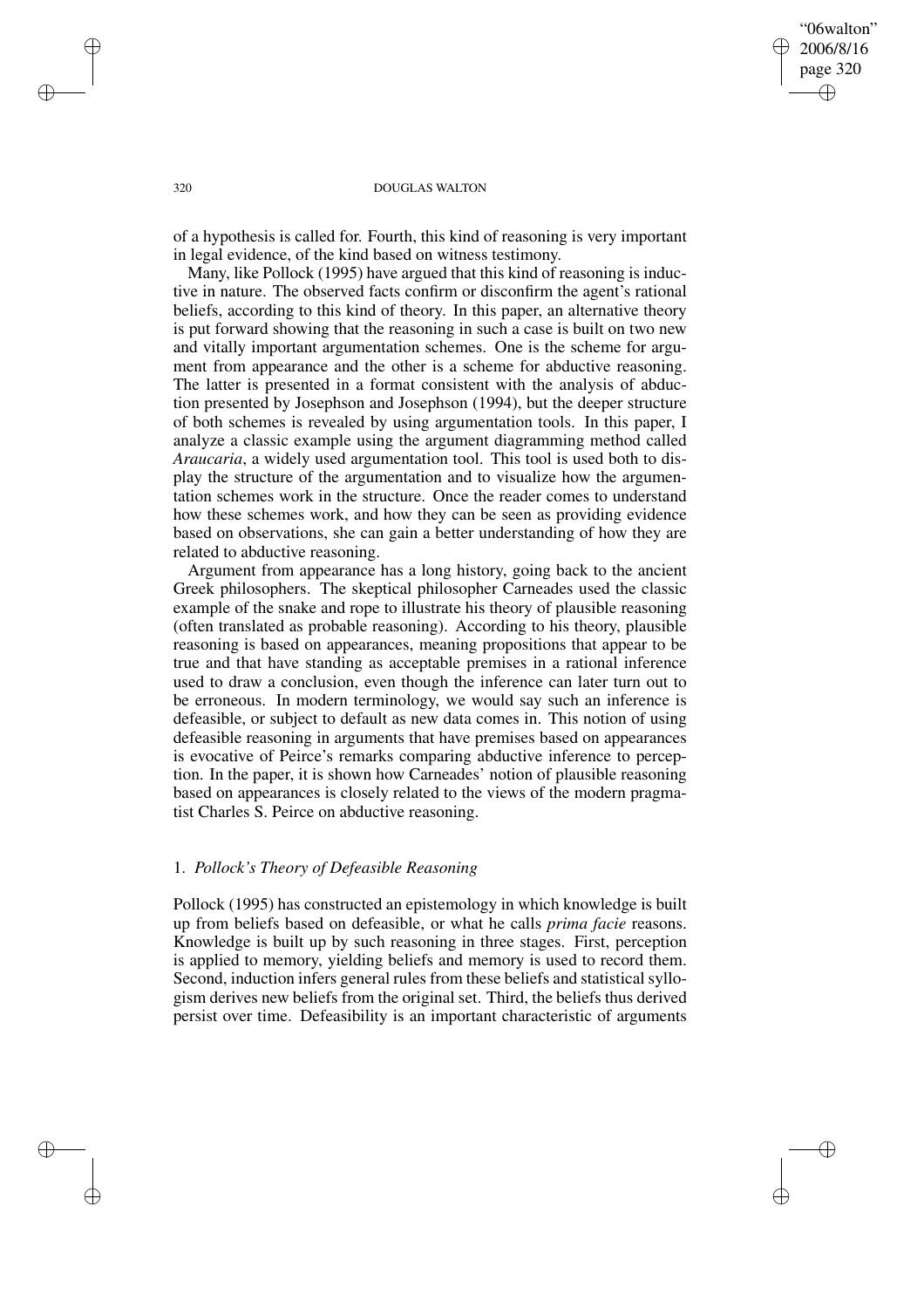"06walton" 2006/8/16 page 321 ✐ ✐

✐

✐

### ARGUMENT FROM APPEARANCE: A NEW ARGUMENTATION SCHEME 321

based on generalizations, and so we need a definition of the notion of one argument defeating another. Pollock (1995) drew a distinction between two kinds of arguments that can defeat another argument: rebutting defeaters and undercutting defeaters. A rebutting defeater gives a reason for denying a claim (Pollock, 1995, 40). Thus a rebutting defeater attacks the claim, or conclusion of the argument it is aimed at. An undercutting defeater, in contrast, attacks the connection between the claim and the reason rather than attacking the claim directly (p. 41).

Pollock's leading example (1995, p. 41) can be used to illustrate how an undercutting defeater attacks an argument.

For instance, suppose x looks red to me, but I know that x is illuminated by red lights and red lights can make objects look red when they are not. Knowing this defeats the prima facie reason, but it is not a reason for thinking that x is *not* red. After all, red objects look red in red light too. This is an *undercutting defeater* (Pollock's italics in both instances).

The sequence of argumentation in Pollock's example can be analyzed below, showing that it is based on generalizations that link observational premises to conclusions in two stages.

First Stage

✐

✐

✐

✐

Fact: This object looks red to me.

Generalization: When an object looks red, then (normally, but subject to exceptions) it is red.

First Conclusion: This object is red.

Second Stage

Fact: This object is illuminated by a red light.

Generalization: when an object is illuminated by a red light this can make it look red even though it is not.

Second Conclusion: Withdrawal of the prior conclusion that this object is red.

The counter-argument of the second stage undercuts the original argument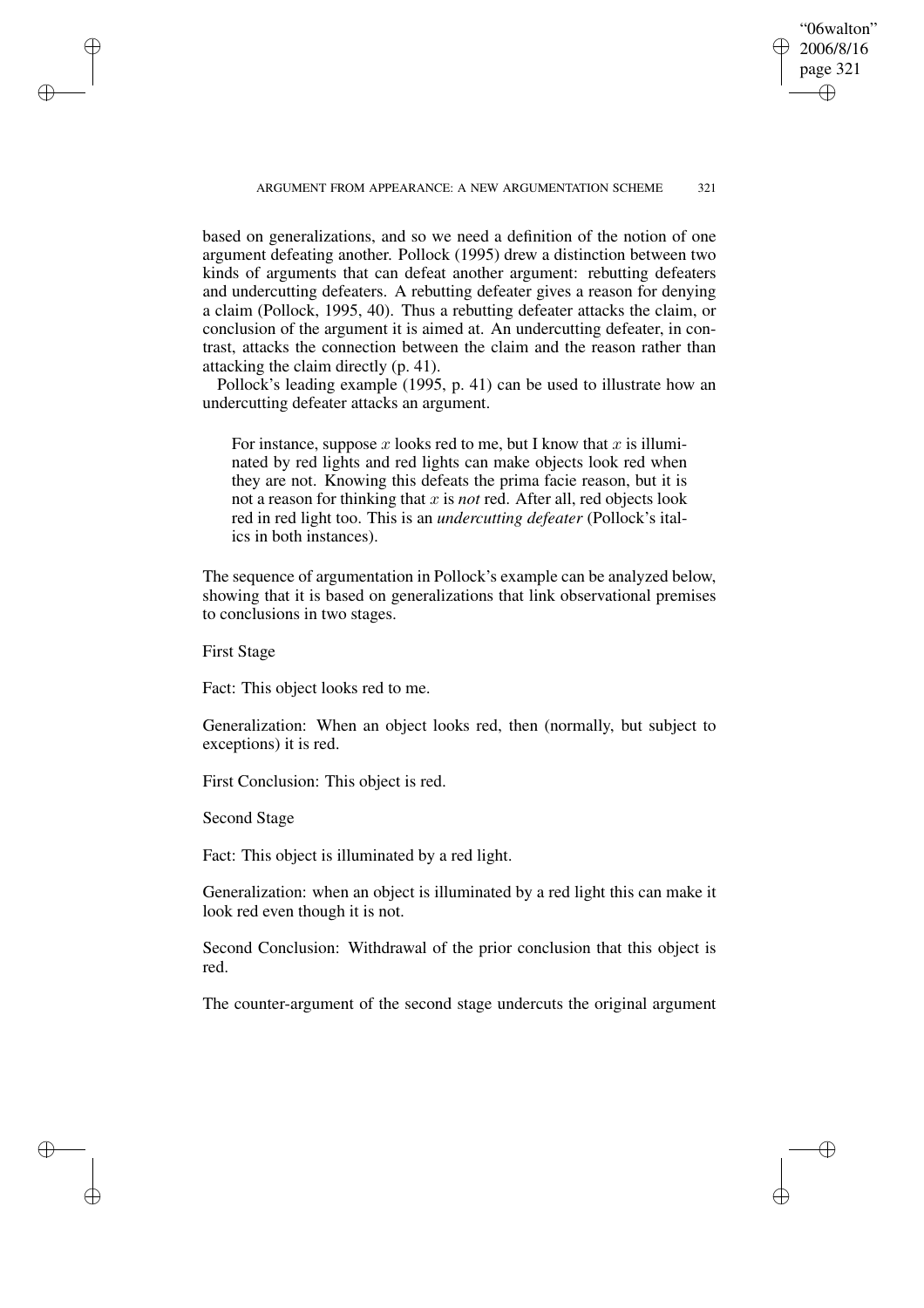"06walton" 2006/8/16 page 322 ✐ ✐

✐

✐

### 322 DOUGLAS WALTON

of the first stage because it attacks the connection between the claim and the reason. According to Pollock (p. 41) this argument is an undercutting defeater but not a rebutting defeater, because of the second generalization: red objects look red in red light too. The object may still be red, for all we know, despite the counter-argument above. But we can no longer say that the argument at the first stage supports the conclusion derived at that stage. The new data undercuts the original argument by removing the support of the inferential link between the premises and the conclusion.<sup>1</sup>

One of Pollock's defeasible rules is the basis of the reasoning used in this third stage.

*Perception Rule:* Having a percept with content  $\varphi$  is a prima facie reason to believe  $\varphi$ .

This rule could potentially be applicable to interesting cases of legal evidence judgments, like witness testimony or tangible evidence presented at a trial. But as Prakken, Reed and Walton (2003, 38) noted, Pollock's theory of defeasible epistemic reasoning is based exclusively on inference rules of classical deductive logic called "strict reasons" and inductive rules like the statistical syllogism, mostly stated with numerical probabilities. For these reasons, although there could be a variety of kinds of generalizations supporting undercutting defeaters for the argument above, one of these can be formulated as follows (Prakken, Reed and Walton, 2003, 38):

*Defeater:* 'The present circumstances are such that having a percept with content  $\varphi$  is not a reliable indicator of  $\varphi'$  undercuts the original argument.

This undercutting defeater seems to have a similar role to that of a critical question in argumentation systems that admit types of defeasible arguments as inference warrants other than deductive or inductive rules of inference.

### 2. *Argumentation Schemes*

Why are defeasible arguments that draw a conclusion about the contents of an appearance important? And are they all that common? The answer is that they are so common in everyday reasoning that we scarcely notice them at

 $<sup>1</sup>$  In Pollock's system, these generalizations would be inductive. However, the word 'nor-</sup> mally' inserted in them in the analysis above, suggests otherwise, indicating a contextual dependence on plausible expectations that are reasonable, but that cannot be realistically calculated by attaching numbers to the propositions and doing calculations using Bayesian axioms for the probability calculus.

✐

✐

✐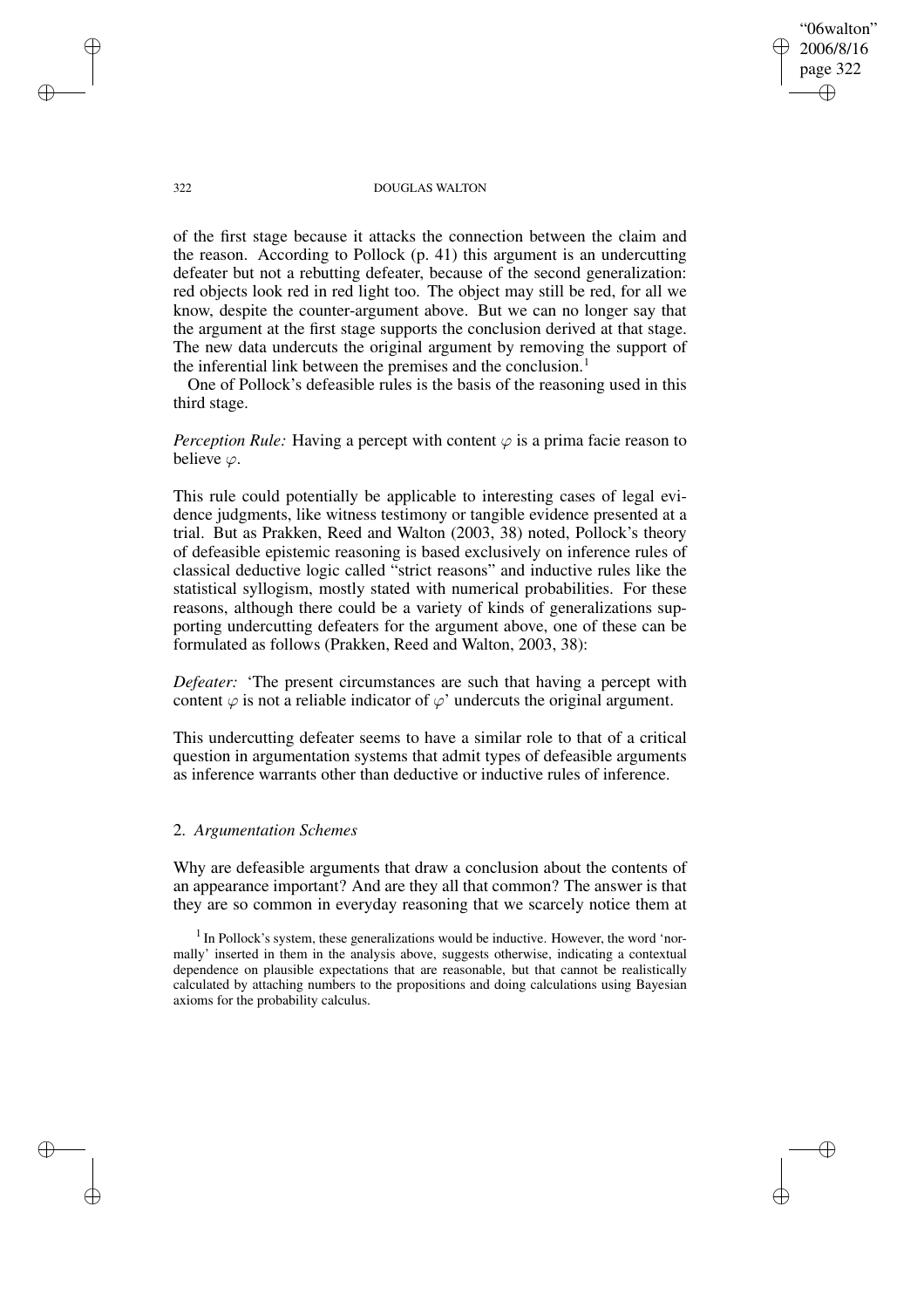✐

### ARGUMENT FROM APPEARANCE: A NEW ARGUMENTATION SCHEME 323

work, and yet we use them all the time. They are fundamental to science, especially at the collection of data and discovery stages of an investigation where hypotheses to account for data are constructed. They also represent one of the most common and important forms of legal evidence. A legal example offered by Prakken (2002, p. 858) showed how common such forms of argument are in legal argumentation.

Fact: This object looks like an affidavit.

✐

✐

✐

✐

Generalization: If something looks like an affidavit, then it is an affidavit.

Conclusion: This object is an affidavit.

This argument, although obviously defeasible, surely represents a common form of legal reasoning. It is based on a presumption that guides an investigation or action forward, unless a defeater appears. For example, on a more detailed reading of the document, evidence might be found indicating it is not a real affidavit. But the argument is only plausible in the right context. Suppose the document in question is in a pile of affidavits that are evidence in a trial, and it is assumed that these documents have been taken from a source that normally contains only affidavits, and not other types of documents. There may not be enough time to check the document carefully to see if it meets all the requirements for being an affidavit, and not that much may rest on whether it is or not in the trial anyhow. Under these conditions of lack of exact knowledge and costs in time for doing additional searching and verifying, it may be best to just go ahead on the reasonable assumption that the document is an affidavit. This reasoning is not based on any probability calculation, but merely on the lack of evidence argument that there is no evidence that the hypothesis is false, and therefore it can be tentatively assumed it is true, because there is a defeasible argument based on appearances and normal conditions supporting the conclusion that it is true.

Prakken's affidavit example concerns the classification of an object as falling under a category represented by a term. This scheme is related to another one that is more general (Walton, 1996, 54), and that also has to do with verbal classification.

### *Argument from Verbal Classification*

If some particular thing  $\alpha$  can be classified as falling under verbal category C, then  $\overline{a}$  has property  $\overline{F}$  (in virtue of such a classification).

a can be classified as falling under verbal category C.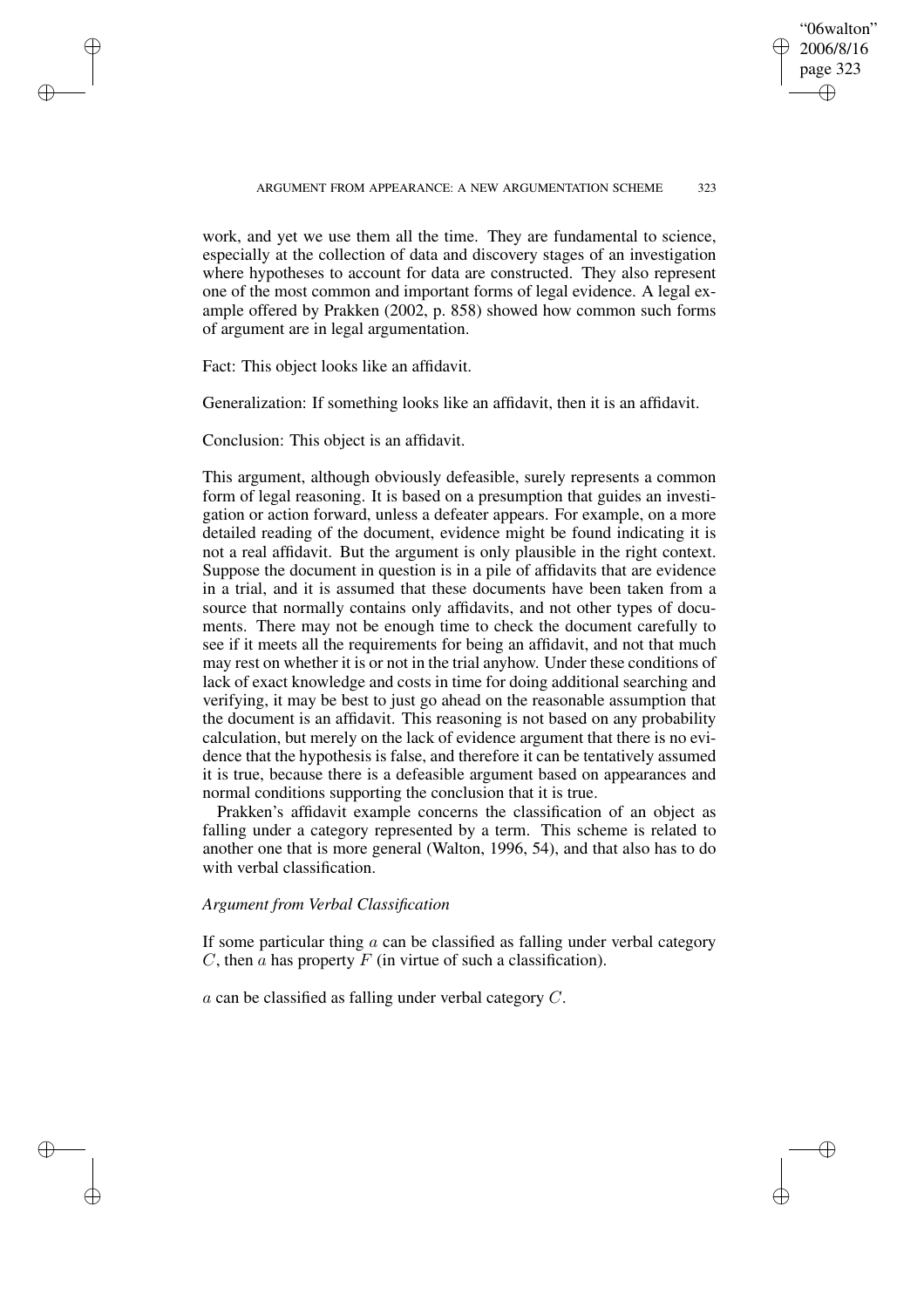"06walton" 2006/8/16 page 324 ✐ ✐

✐

✐

### 324 DOUGLAS WALTON

 $a$  has property  $F$ .

The following argument is an example: This thing I see is a bear; a bear is an animal; therefore this thing I see is an animal. In this case, the conditional is an absolutely universal generalization, a form of generalization that is not subject to exceptions. Thus the argument form, in this instance, is deductively valid. However, consider another example: Two percent per year is a poor return as an investment; this bond pays two percent per year; therefore this bond has a poor return as an investment. In this case, the first premise is a generalization, but one that is not absolutely universal. It could admit of exceptions. In other words, it is a defeasible generalization, and the argument based on it is defeasible too. The latter could be stronger or weaker, depending on the strength of the former. Thus argument from verbal classification is best evaluated in light of the critical questions that can be asked of it in a given case.

# *Critical Questions for Argument from Verbal Classification*

CO1: Does a definitely have  $F$ , or is there room for doubt?

CQ2: Can the verbal classification (in the second premise) be said to hold strongly, or is it one of those weak classifications that is subject to doubt?

The affidavit example is not an instance of argument from verbal classification. It is an instance of an even simpler form of argument that is often used prior to argument from verbal classification. To represent this kind of reasoning, the following argumentation scheme is proposed.

### *Argument from Appearance*

It appears that object could be classified under verbal category C.

Therefore this object can be classified under verbal category C.

This argument, in light of ancient skeptical objections (considered below), is best seen as defeasible. It is best seen as providing only plausible reasoning, as opposed to deductive or inductive grounds of support of its conclusion. It is best evaluated on a balance of considerations, and subject to doubt, in relation to the following critical questions.

✐

✐

✐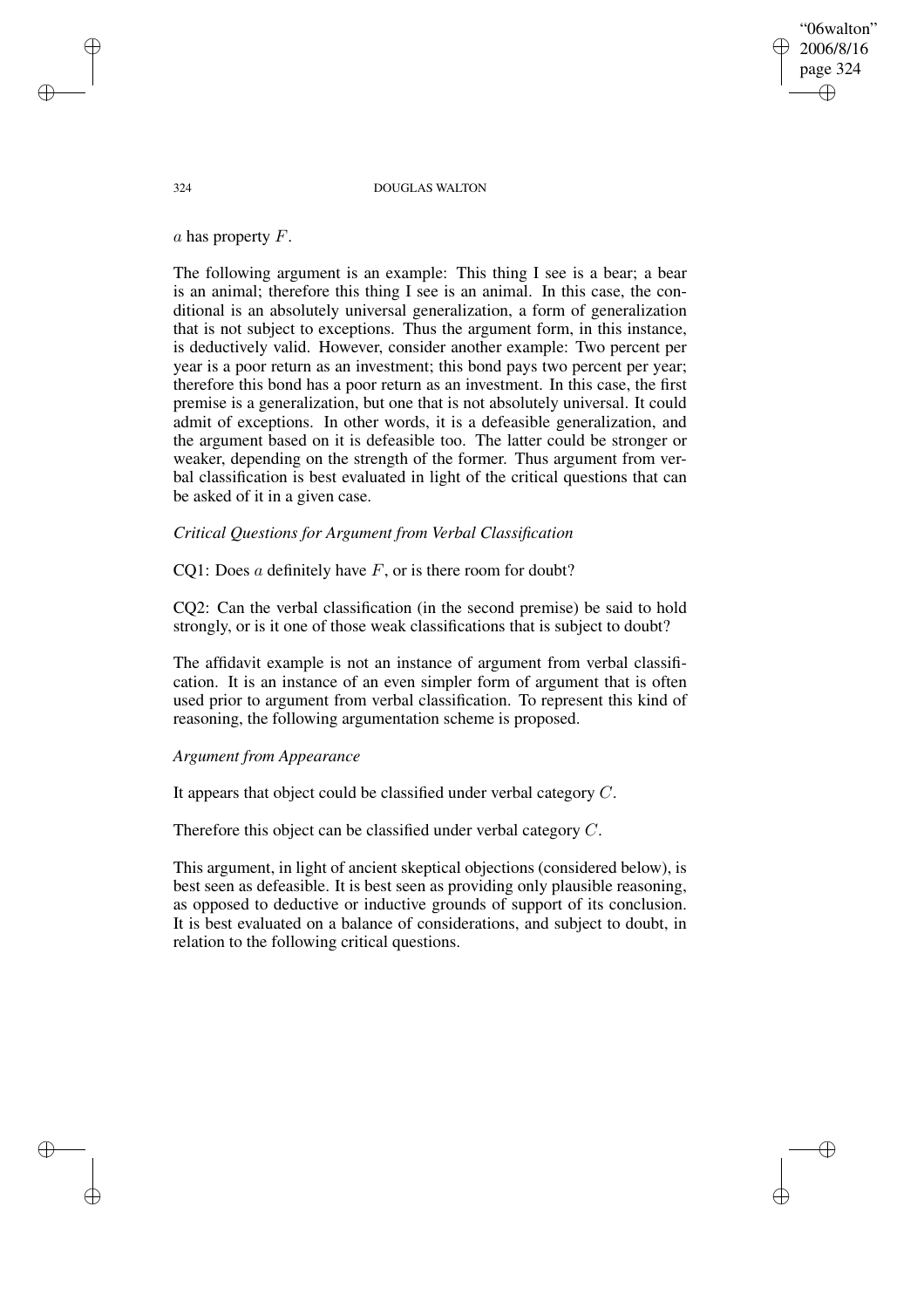"06walton" 2006/8/16 page 325

✐

✐

✐

✐

# *Critical Questions for Argument from Appearance*

✐

✐

✐

✐

CQ1: Could the appearance of its looking like it could be classified under C be misleading for some reason?

CQ2: Although it may look like it can be classified under  $C$ , could there be grounds for indicating that it might be more justifiable to classify it under another category D?

These two argumentation schemes can be applied to any given case in which an object is classified as falling under a verbal category. Although such arguments are extremely common, we often tend to overlook their structure, or to not even identify them as distinctive arguments, because they seem so natural. Are they inductive, or are they based on some even more natural form of reasoning? A pragmatic approach to answering this question is based on the assumption that an argument as used in a given case needs to be evaluated not just as a set of premises and a single conclusion, but as an inference drawn in a context on a balance of considerations.

In some cases it is fairly clear how an appearance should be described or what inferences should be drawn from it. But in other cases, an inference may be plausible, but is only a surmise, and the conclusion drawn from it is only a presumption. Consider the following case. During a report of a convenience store robbery (*Radio News*, November 9, 2004), the following statement about the robber was made: "The handle of what appeared to be a handgun was visible in his pocket". The convenience store clerk would very likely draw the conclusion that the robber has a handgun in his pocket, or could be presumed to have one there. What would be the rationale of drawing such an inference? One rationale would be argument from appearance. If the item visible in the pocket appeared to be the handle of a handgun, then the conclusion can be drawn that it is, at least plausibly, the handle of a handgun. But if it is the handle of a handgun, why should one draw the conclusion that the robber has a handgun in his pocket? The reason for this presumption is safety. The object in the robber's pocket could be anything, as far as the clerk knows, for she can't see all of it. Even so, it is prudent to act on the assumption that it is a handgun, whether she really believes it is handgun or not. Thus in addition to argument from appearance, drawing the presumptive inference is based on considerations of prudence and safety.

# 3. *Ancient Skepticism and Argument from Appearance*

The accepted view that knowledge is of what is true, and is belief based on facts observed and verified beyond doubt, was exposed to withering attack by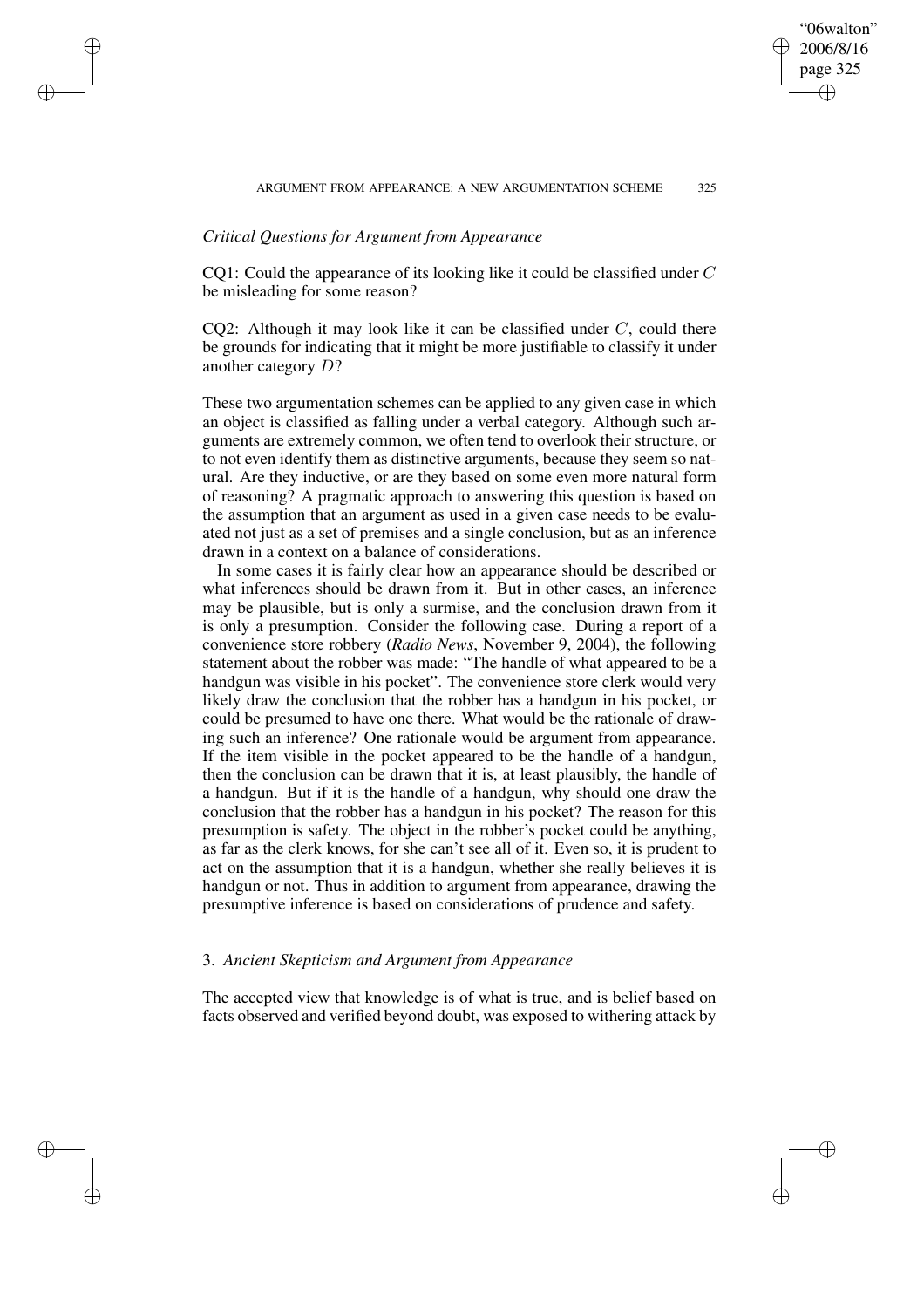"06walton" 2006/8/16 page 326 ✐ ✐

✐

✐

#### 326 DOUGLAS WALTON

the ancient skeptics. These skeptical attacks have historically been acknowledged as the basis of modern epistemology, but the real lessons of them have not yet been fully learned. It is often assumed that these skeptical arguments were merely negative dialectical attacks on the views of previous philosophical schools, and that modern philosophers like Hume and Descartes have successfully refuted them. It has often been overlooked that Carneades, the head of the 3rd Platonic Academy, expressed a positive theory about argument from appearance that could be described as skeptical but not purely negative. This theory arose as a reply to negative skeptical attacks pointing out that appearances can be mistaken due to fallible human perception and judgment. But it also led to a positive criterion for the reasoned acceptance of judgments or actions. According to what we know from *Outlines of Pyrrhonism*, a later work written by Sextus Empiricus, a Greek author of the second century A.D. (trans. Mates, 1996, p. 122), Carneades (c. 213–c. 128 B.C.) offered a theory of plausible reasoning based on so-called *phantasiai* (impressions or appearances). It has traditionally been called his theory of probability, suggesting it is some kind of antiquated theory of the modern notion of statistical probability. But this suggestion is an inadequate and wrong view of it. What Carneades meant by 'probability', or the Greek word he used that was so translated, is a theory of plausibility, or what seems to be true, as a basis for acceptance. In the meaning of the word used by the School of Carneades, according to Sextus (AL 174–175), 'probability' (*pithanon*) has three senses: (1) that which both is, and appears true, (2) that which is really false, but appears true, and  $(3)$  that which is both true and false. This term looks puzzling or even incomprehensible at first to the modern reader, but Carneades' leading example of the snake and rope will show how the theory works, what it was designed to do, and how it led to a set of criteria for rational acceptance.

In the example of the snake and rope (*Against the Logicians*, 188), a man sees a coil of rope in a dimly lit room, and acts on the assumption that it is a snake. Hence he jumps over it. But then he turns back after jumping and sees that it did not move. He now retracts his commitment to the proposition that the object is a snake on the grounds that it failed to move and in place of that previous assumption he accepts the view that the object is probably a rope. But this new view is merely plausible, based on appearances or what seems to be true. To test it he prods the object with a stick. Still it fails to move. This supports acceptance of the hypothesis that the object is a rope, not a snake.<sup>2</sup> Thus the hypothesis is made plausible by having met three

✐

✐

✐

 $2$  This example is a very simple one, and no doubt was chosen by Carneades as a key illustration for this reason. However, there are other possibilities that could also be considered. To extend the discussion, the object in question could be a dead snake, a sedated snake, or a toy snake.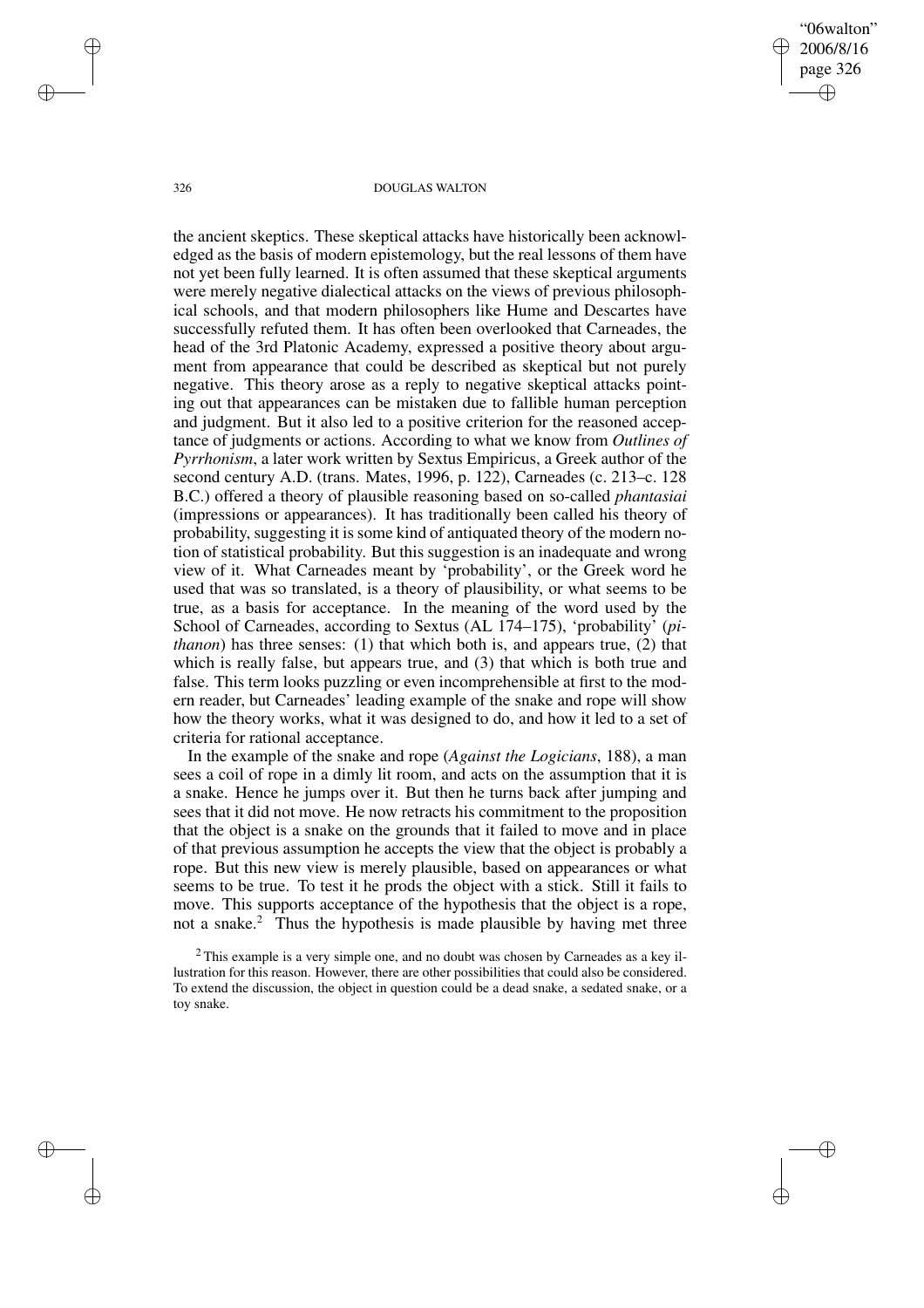ARGUMENT FROM APPEARANCE: A NEW ARGUMENTATION SCHEME 327

✐

✐

✐

✐

"06walton" 2006/8/16 page 327

✐

✐

✐

✐

criteria. First, a proposition is plausible if it appears to be true. Second, it is plausible, and still more so, if it appears to be true and is stable, meaning it is consistent with other propositionsthat are accepted because they appear to be true. Third, it is still more plausible if it is both stable and tested. According to this theory of Carneades, everything we accept, or should accept, based on what appears to be true, is subject to doubt and is plausible only, as opposed to being known (beyond all reasonable doubt) to be true. Still, it is rational to accept some propositions provided they meet one or more of the three criteria. However, according to the theory, acceptance should be tentative. If one has no evidence that a proposition is false, but one has evidence that the proposition is apparently true, or seems to be true based on some convincing stable and testable appearance, then it is wise to tentatively accept it as true, as a basis for taking rational action on how to proceed under uncertainty. There is much to be said about this theory, but the main thing to note here is that it is based on acceptance rather than on notions of knowledge or belief. It can be seen not as a purely negative skeptical view, but as offering a positive theory.

Should analysis of rational argument and evidence be based on acceptance, or on notions of knowledge and belief? There are two opposed philosophical theories. The commitment-based theory (Walton and Krabbe, 1995) can be contrasted with the BDI (belief-desire-intention) theory (Wooldridge, 2002; Paglieri and Castelfranchi, 2005). In the commitment theory, two rational arguers case interact with each other in a dialogue in which each contributes speech acts. In the BDI theory, a set of beliefs is constantly being updated, and related to desires (wants) that form intentions, persistent goals not easily given up. Belief is a more deeply individual and psychological notion whereas commitment is more of a procedural notion based on dialogue in which two arguers (or more) reason with each other. According to Hitchcock (2002) , the BDI model was first articulated by Aristotle who wrote (*Nicomacheam Ethics* III.31112b15–20) that good deliberation begins with a wish for some end and follows through with a means for attaining it, along with other means that may be needed to carry out the first one. The conclusion in this process, according to Aristotle, is a decision to take action. On a variation of the BDI model (Bratman, Israel and Pollack, 1988), to form an intention to do something is to adopt a plan. Pollock (1995) added that what he called "likings", as well as desires, work in combinations with beliefs and intentions in the plan. Hitchcock (2002) pointed out that Pollock's system is solipsistic, in that it does not allow for back-and-forth discussion between agents, and does not take community values into account.

Carneades' theory was a forerunner of the American pragmatic school of thought represented by Peirce and James (Doty, 1986). Like Peirce and James, Carneades can be seen as having developed a pragmatic theory in opposition to the prevailing view (*endoxon*), widely accepted still, that truth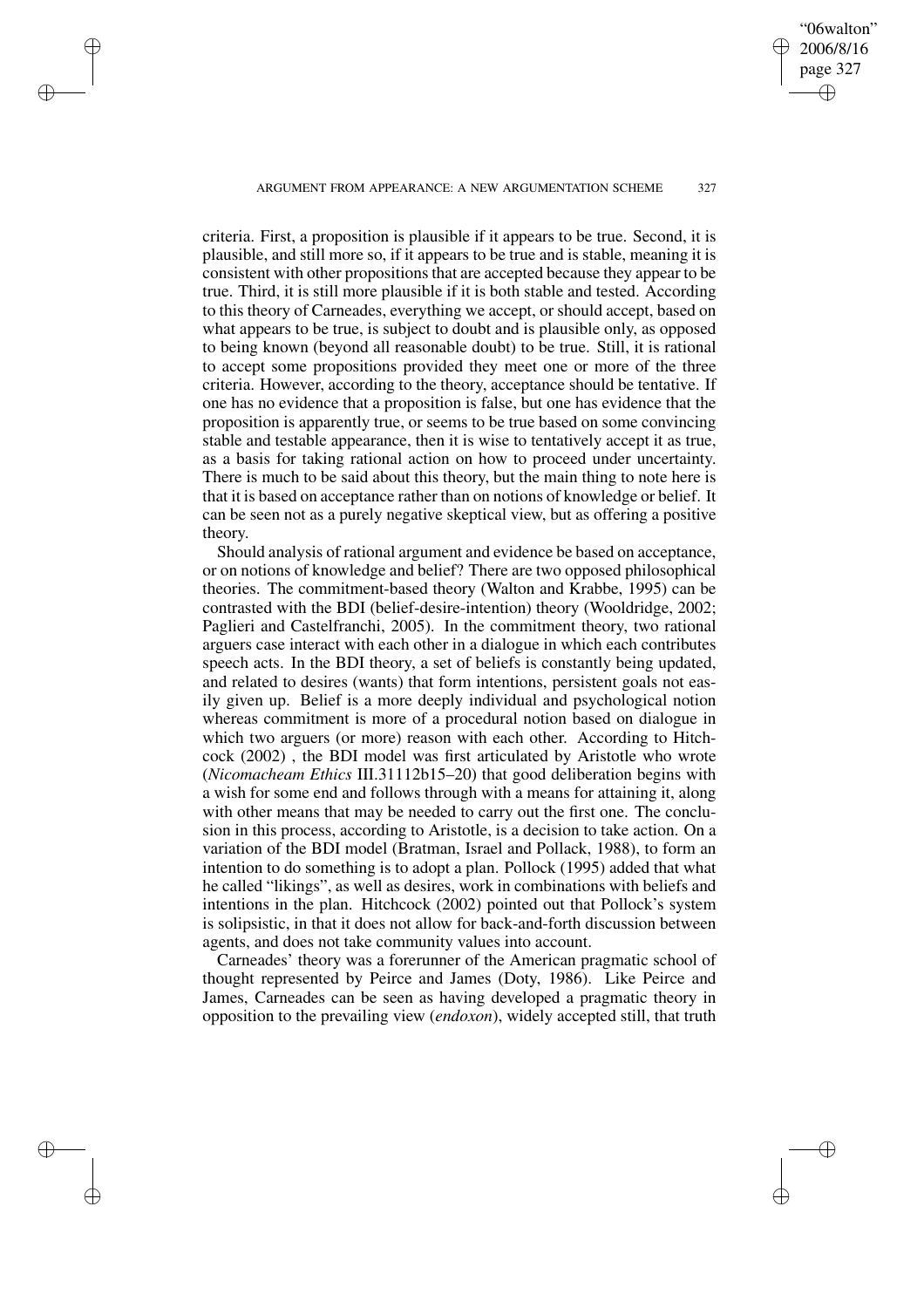"06walton" 2006/8/16 page 328 ✐ ✐

✐

✐

#### 328 DOUGLAS WALTON

is a property that exists independently of the thinker or perceiver's defeasible acceptance of it. Carneades' theory was pragmatic in that it was based on rational acceptance of a kind meant to be sufficient for the needs of normal human action under uncertainty and lack of knowledge (Bett, 1990, p. 3). Carneades based his theory on the assumption that the criteria offered to judge what is accepted as true or false are fallible and should be seen as falsifiable, or open to refutation by new data, and subject to correction. Looking at Carneades' theory in this way, it can be seen as an early form of pragmatism. On his view, there is no perfectly reliable way to know or believe beyond doubt that a proposition is true in the sense that it accurately reports what it seems to report. Such an opinion can always be mistaken, but if a proposition is based on a presentation that is apparently true, then that proposition should, for practical purposes, be accepted as true, subject to further incoming evidence. So this set of apparently true presentations furnishes us with a basis for accepting propositions as true, providing a theory of rational acceptance. This pragmatic theory applies to practical reasoning of the kind used in everyday deliberations on how to carry out actions based on one's accepted goals and the means available to achieve them. The pragmatic agent is not dogmatic, but is ready to change his accepted opinions in deliberations, if the situation changes, as shown by new evidence. The characteristic of openness to defeat (defeasibility) can be viewed as an epistemic characteristic if one can see knowledge as being increased during an investigation. There needs to be a closure (concluding) stage at the end of the investigation. Closure is viewed as an epistemic property of how an investigation proceeds in a knowledge base to which propositions are inserted and deleted as questions are asked and replied to. On this view, epistemic openness is defined as meaning that new knowledge can come into the knowledge base, requiring retraction of a hypothesis that was formerly accepted as plausible.

# 4. *Analysis of the Snake and Rope Example*

We begin the analysis of the snake and rope example by identifying the main propositions that are part of the sequence of reasoning, and compiling them in a key list.

*Key List for the Rope and Snake Example*

- (A) A man sees an object.
- (B) It looks like a rope.
- (C) He infers the conclusion that the object is a rope.

✐

✐

✐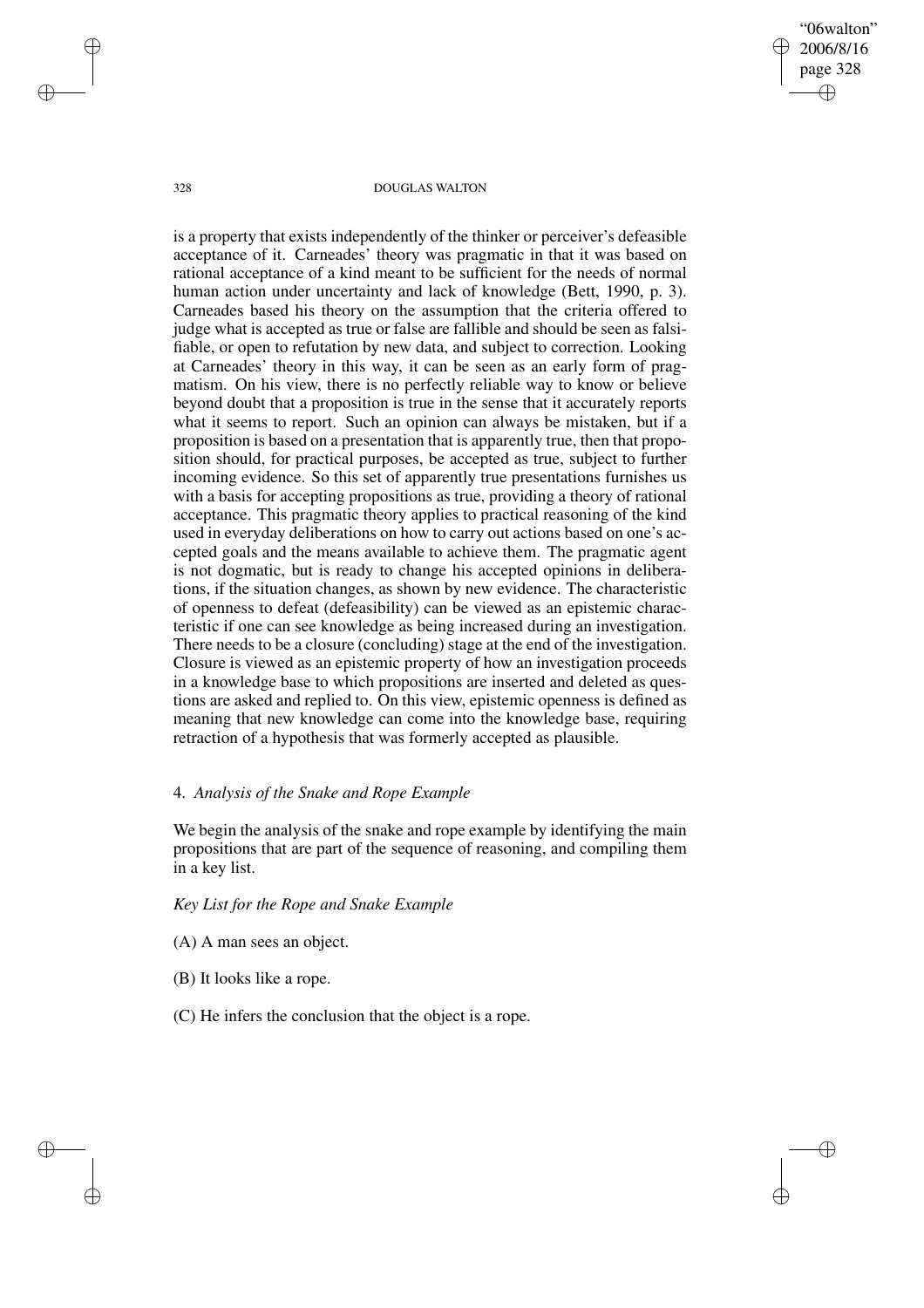✐

- (D) The rope is in a dimly lit room (uncertain knowledge).
- (E) What he sees could be a snake or a rope.<sup>3</sup>
- (F) A snake bite can be deadly (safety factor).
- (G) A rope is harmless.

✐

✐

✐

✐

- (H) The man acts on the hypothesis that it is a snake.
- (I) Hence the man jumps over the object.
- (J) Then he turns back after jumping and sees that it did not move.

(K) Rationale: a hypothesis is plausible, and still more so, if it appears to be true and is stable, meaning it is consistent with other propositions that are accepted because they appear to be true.

(L) The man now retracts his commitment to the proposition that the object is a snake.

(M) Reason: it failed to move.

(N) The man now accepts the new hypothesis that the object is probably a rope.

(O) To test this hypothesis he prods the object with a stick.

(P) When prodded the object fails to move.

(Q) This test supports acceptance of the hypothesis that the object is a rope, not a snake.

(R) Rationale: a hypothesis is still more plausible if it is both stable and tested.

(S) The man concludes as the most plausible hypothesis that the object is a rope.

<sup>3</sup> As noted above, other alternatives could be considered. It could be a drugged snake, for example.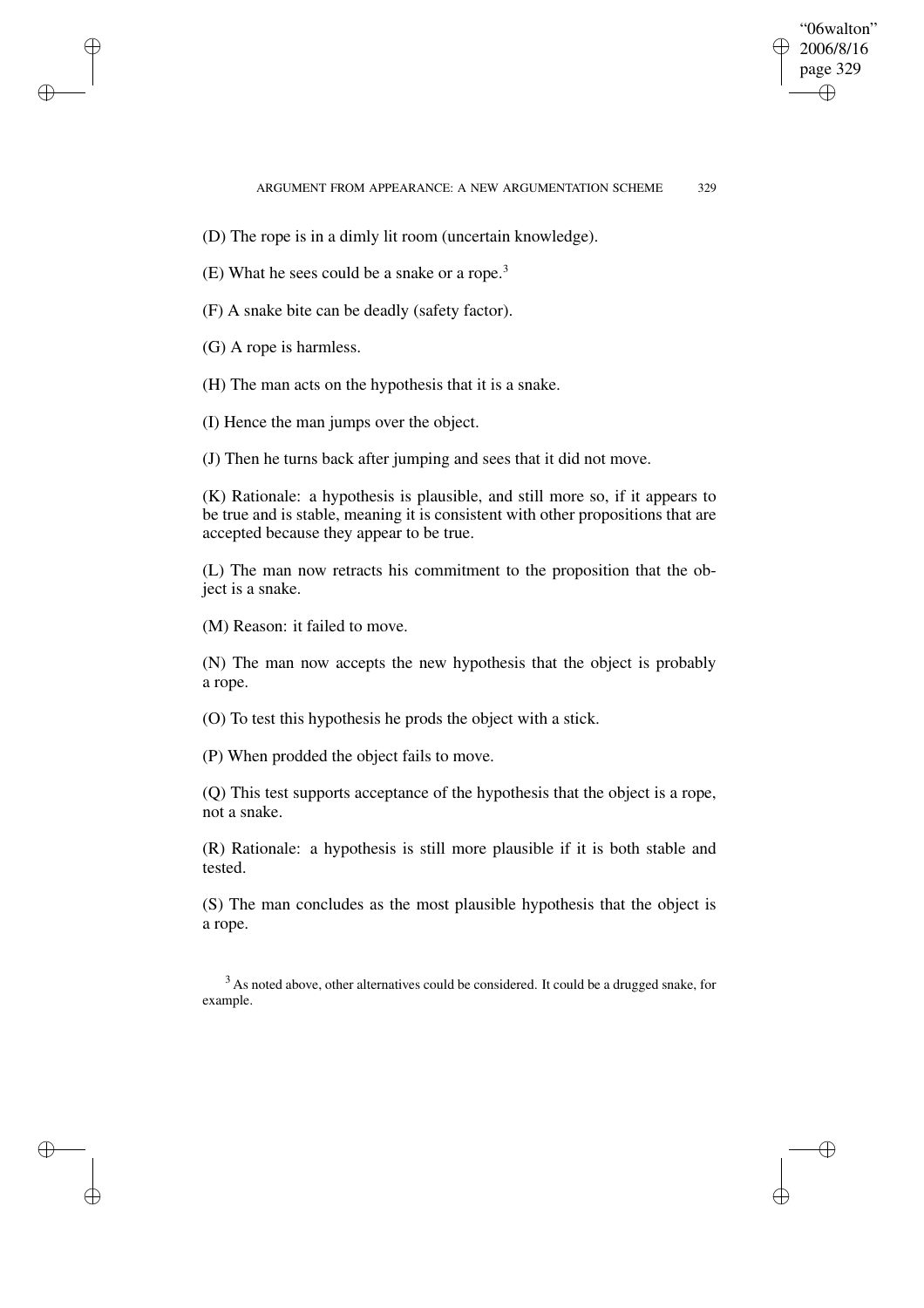## "06walton" 2006/8/16 page 330 ✐ ✐

✐

✐

### 330 DOUGLAS WALTON

These propositions form a key list of the premises of the conclusions in the sequence of argumentation in the snake and rope example. But what kind of reasoning connects them together into an orderly sequence that leads to the final conclusion and provides evidence that supports it?

We begin the analysis with the first step of inference from premises A and B to conclusion C. On Carneades' analysis, the warranting generalization is the general rule B. On Pollock's analysis, it would be his defeasible rule of perception. On this analysis the inference could be cast into the following form.

The man has a percept with the content that it is a pile of rope.

Having a percept with content  $\varphi$  is a prima facie reason to believe  $\varphi$ .

The man reasonably believes that what he sees is a pile of rope.

Carneades analyses the inference as an instance of his first rule of plausible reasoning<sup>4</sup>, used to support an agent's acceptance of a plausible hypothesis. Pollock analyses the inference as an instance of his rule of perception, used to draw a conclusion about an agent's reasonable belief. Whichever rule you use, the structure of the inference is pretty much the same. An appearance that something seems to fit a certain category of object is used to support a defeasible inference leading to a conclusion that the object does fit this category.

According to an analysis using the argumentation scheme for argument appearance (above), this first part of the snake and rope example can be diagrammed as below using *Araucaria*, an automated system of argument diagramming based on an Argumentation Markup Language (Reed and Rowe,  $2003$ ).<sup>5</sup> The user inserts the text of discourse containing an argument as a text file into *Araucaria*, and he/she can then use the software to draw in lines representing each of the inferences from the premises to the conclusions in the argumentation. *Araucaria* is very helpful in representing the structure of the argumentation in a visual way that displays not only its premises and conclusions, but also the argumentation schemes on which the inferences are based.

According to this way of diagramming the argument, the conclusion C appears at the top, and the two premises A and B form a linked argument

<sup>4</sup> His first rule is that a proposition is plausible if it appears to be true.

<sup>5</sup> The *Araucaria* software can be downloaded at no cost from the following location on the internet: http://araucaria.computing.dundee.ac.uk/

✐

✐

✐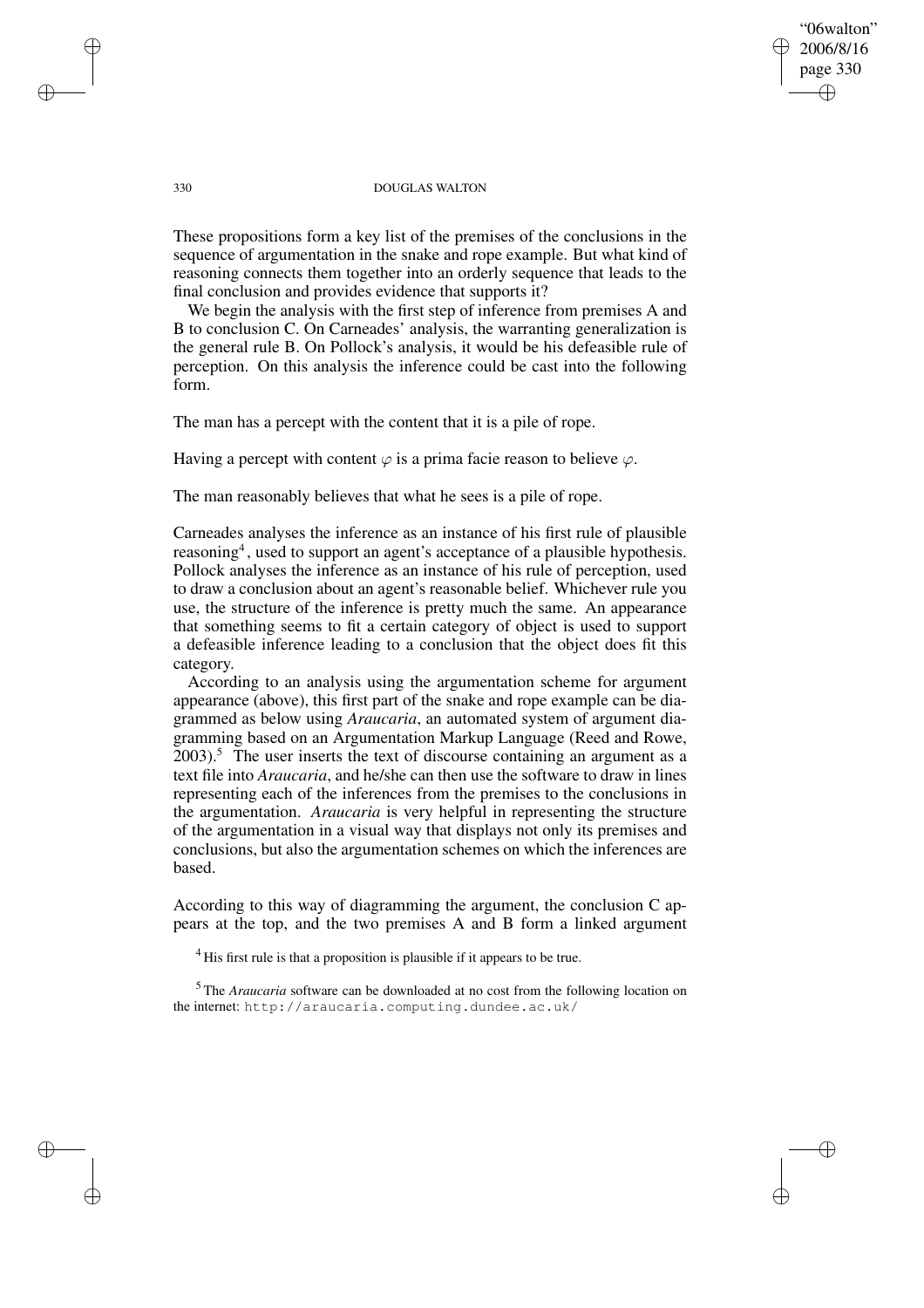"06walton" 2006/8/16 page 331 ✐ ✐

✐

### ARGUMENT FROM APPEARANCE: A NEW ARGUMENTATION SCHEME 331



Figure 1: Araucaria Diagram of the First Step

supporting C. The argumentation scheme is shown on the linked argument leading to C.

What takes us to the next stage of the argumentation analysis is the observation that the argument so far, based on the scheme for argument from appearance, is defeasible. It is open to critical questioning. The second critical question, as displayed on the screen shot from *Araucaria* below, is whether the appearance could be classified under some other category.

Conclusion C has now been accepted provisionally. But the inference that led to its acceptance is open to doubt. This leads us to a consideration of the next step.

### 5. *The Second Stage of the Analysis*

✐

✐

✐

✐

The second step of the sequence of argumentation sets the stage for a retraction of the conclusion C and replacing it with conclusion H. The hypotheses C and H are inconsistent with each other, meaning that it is not possible for both to be true. So a rational agent has to accept one or the other. Or at least, he cannot accept both in the same commitment set. If he accepts one, he must reject the other. The inference to H is based on premises D, E, F and G. It is a kind of disjunctive reasoning that involves a choice between two competing hypotheses. First, premise D postulates lack of knowledge (or uncertain knowledge) that sets up the opening for defeasibility, indicating that another hypothesis could also be possible. E sets up the disjunction, by naming this second hypothesis. F and G set up conditions of burden of proof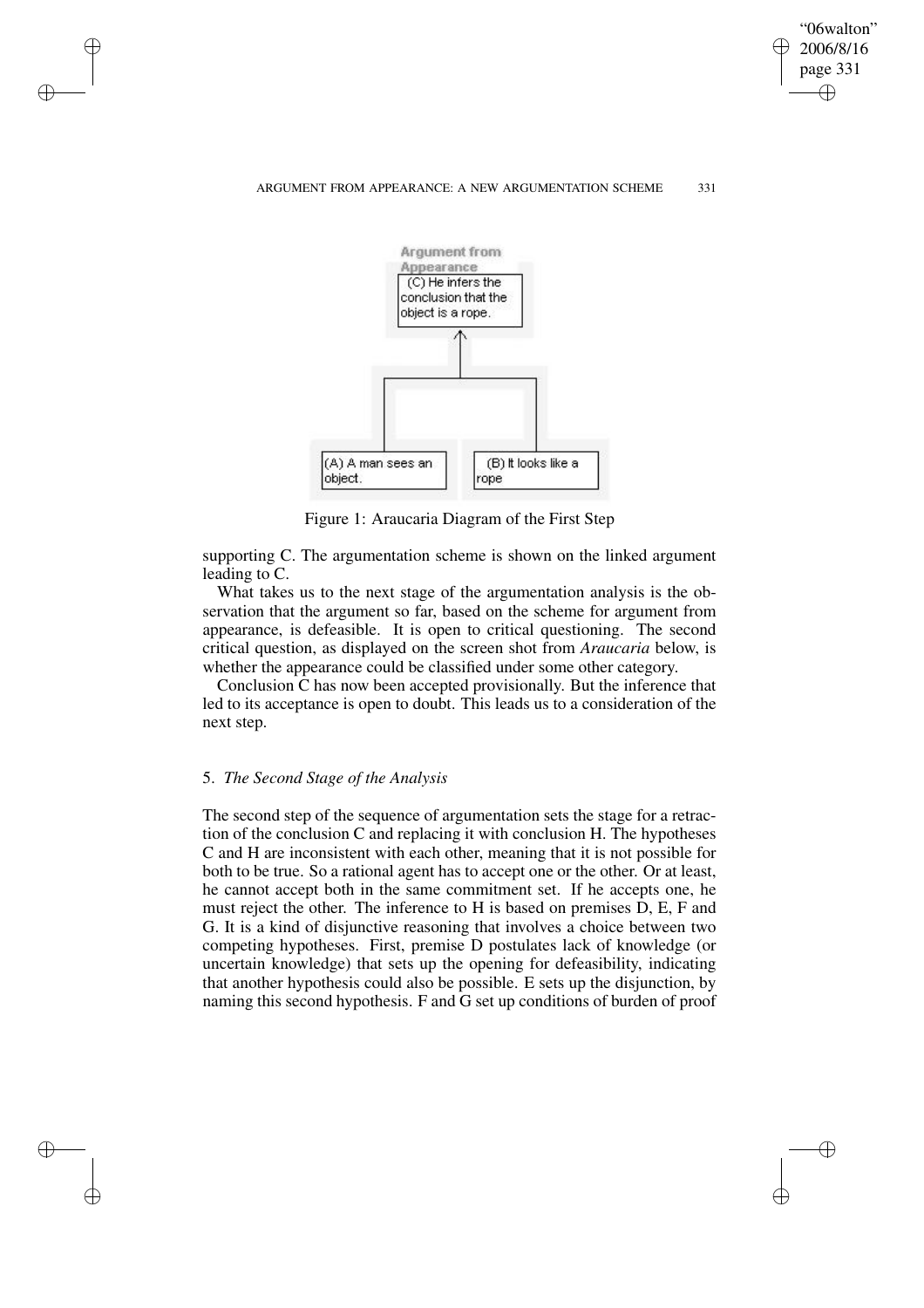✐

#### 332 DOUGLAS WALTON

| Select scheme:                                                                                                                              |                                                            |
|---------------------------------------------------------------------------------------------------------------------------------------------|------------------------------------------------------------|
| <b>Argument from Appearance</b>                                                                                                             |                                                            |
| <b>Scheme</b><br><b>Premises</b>                                                                                                            | Argument<br><b>Premises</b>                                |
| The object looks like it can be classifed under<br>verbal category C.                                                                       | (A) A man sees an object.<br>(B) It looks like a rope      |
| Conclusion                                                                                                                                  | Conclusion                                                 |
| This object can be classified under verbal category<br>C.                                                                                   | (C) He infers the conclusion that the object is a<br>rope. |
| <b>Critical questions</b>                                                                                                                   |                                                            |
| Could this appearance be misleading for some reason?<br>Could there be a reason for classifying the appearance under some other category D? |                                                            |

Figure 2: Screen Shot of the Scheme Selection Menu

as part of the context of the collection of data as the investigation moves forward. A snake could be deadly, whereas a rope is harmless. These two propositions, F and G, set the burden of proof in which the deliberation on how to proceed is structured. The consequences of acting on the hypothesis that the object is a snake, even if you turn out to be wrong, are relatively benign, whereas the consequences of acting on the hypothesis that the object is rope, if you turn out to be wrong, could turn out to be deadly. If it is a snake, you need to take care not to go too close to it. Thus the burden of proof is sharply tilted to one side, and that ought to partly guide your deliberations on how to proceed. Hence the conclusion H is inferred. The proposition that object is a snake, rather than a rope, is the best conclusion to tentatively accept, as the investigation moves forward through its next stages of acting and collecting of data.

The general principle at work in this chain of reasoning could be called the equiplausibility principle. This principle rules that given two hypotheses in a case where neither one is more plausible than the other, if acting on the first is known to be dangerous and acting on the second is thought to be harmless, other things being equal, act on the second hypothesis. Figure 3 shows how

✐

✐

✐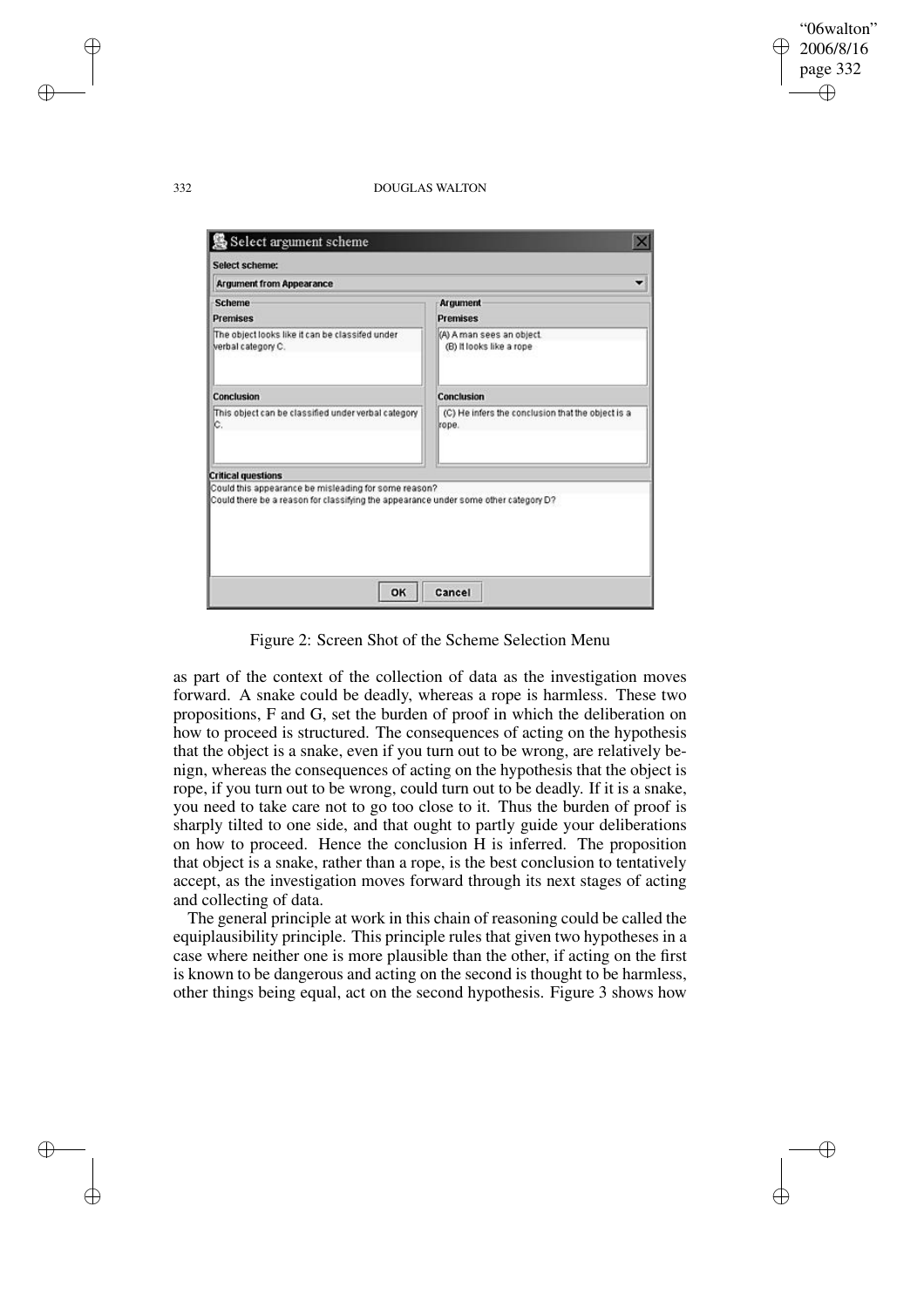"06walton" 2006/8/16 page 333 ✐ ✐

✐

#### ARGUMENT FROM APPEARANCE: A NEW ARGUMENTATION SCHEME 333

the chain of reasoning above is based on the equiplausibility principle, which warrants the disjunctive inference.

✐

✐

✐

✐



Figure 3: The Equiplausibility Principle as Warrant of Inference

The equiplausibility principle tilts the burden of proof to one side of the disjunction and against the other, on the grounds that safety ought to partly guide deliberations on how to select a hypothesis that will lead to a course of action that will have consequences. Hence the conclusion H is inferred as the better hypothesis to go ahead with.

This second step in the sequence of argumentation is harder to represent in the analyses of either Carneades or Pollock, according to the kinds of defeasible reasoning cited in their accounts. How could it be represented? It seems to be a kind of disjunctive reasoning that leads to acceptance of a course of action in a deliberation that is also an investigation moving forward in which data is being collected and used to draw conclusions. Once a conclusion has been accepted, it can be part of the next sequence of reasoning. It can even be retracted, by defeasibility, and then lead to a different hypothesis being accepted, one that is inconsistent with the original hypothesis. The best way to represent the part of the sequence is to see it as an instance of abductive reasoning, or inference to the best explanation.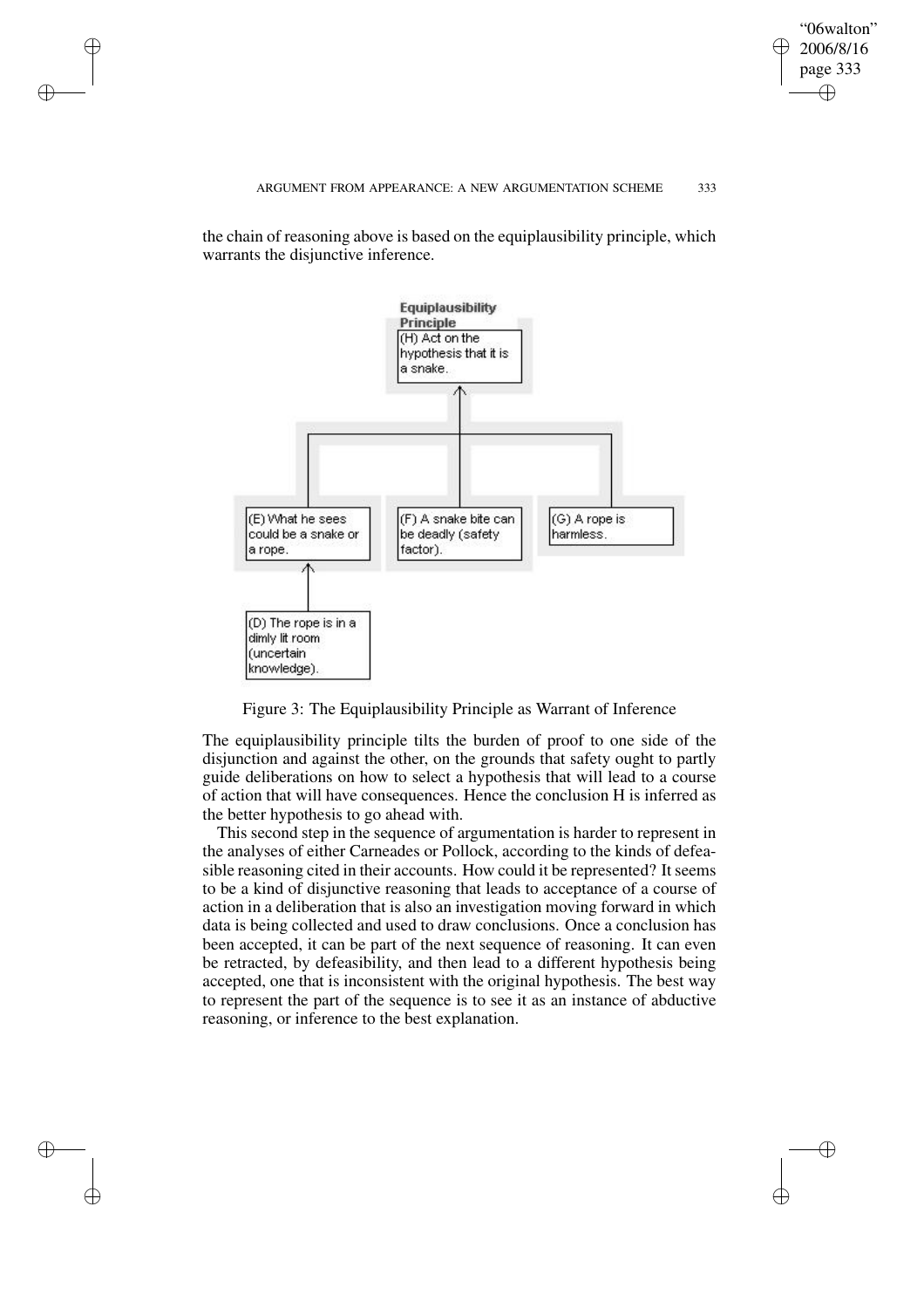"06walton" 2006/8/16 page 334 ✐ ✐

✐

✐

#### 334 DOUGLAS WALTON

There are two argumentation schemes representing abductive reasoning (Walton, 2004, 288). One is a defeasible *modus ponens* form of inference. It is forward moving. The other is based on a dialogue model of explanation, and represents a typical abductive inference of the backward type, going from data to a best explanation. Explanation (Walton, 2004, chapter 2) is defined as a speech act in which understanding is transferred from a questioner to a respondent by means of the respondent's offering an account that answers the question put by the questioner. An account is a set of particular and general statements that can be colligated together, but some fit the data better than others.<sup>6</sup>  $A_i$  is one particular account selected from among a given set of accounts,  $A_1, A_2, \ldots, A_n$ . Each account given may be successful in explaining the data  $D$ , but some are more successful (better) than others.

### *Backward Argumentation Scheme for Abductive Inference*

D is a set of data or supposed facts in a case.

Each one of a set of accounts  $A_1, A_2, \ldots, A_n$  is successful in explaining D.

 $A_i$  is the account that explains D most successfully.<sup>7</sup>

Therefore  $A_i$  is the most plausible hypothesis in the case.

Corresponding to a backward abductive inference there is also a forward abductive inference, represented by an argument diagram made up of a sequence of defeasible *modus ponens* inferences.

### *Forward Argumentation Scheme for Abductive Inference*

D is a set of data or supposed facts in a case.

There is a set of argument diagrams  $G_1, G_2, \ldots, G_n$ , and in each argument

<sup>6</sup>The process whereby a set of accounts is colligated to fit data is given in analyses of abductive reasoning (Josephson and Josephson, 1994; Walton, 2004). This process is called marshaling of evidence by Schum (1994).

 $<sup>7</sup>$  This last premise of the backward scheme for abductive inference rests on a theory of</sup> explanation that would offer direction on how to judge the extent to which an account is successful as an explanation. Useful guidance can be found in (Josephson and Josephson, 1994) and (Walton, 2004).

✐

✐

✐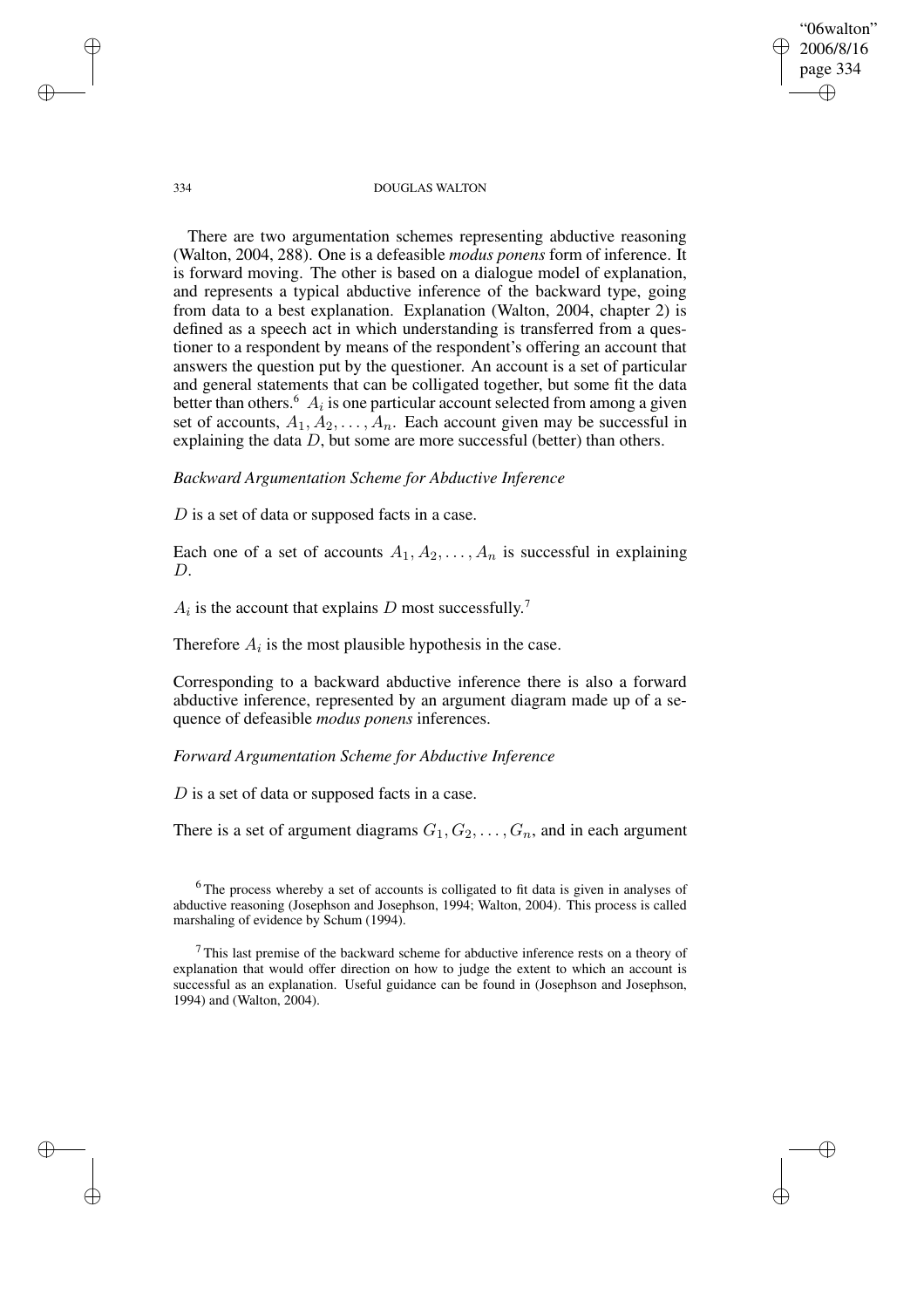✐

diagram  $D$  represents premises of an argument that, supplemented with plausible conditionals and other statements that function as missing parts of enthymemes, leads to a respective conclusion  $C_1, C_2, \ldots, C_n$ .

The most plausible (strongest) argument is represented by  $G_i$ .

Therefore  $C_i$  is the most plausible conclusion in the case.

✐

✐

✐

✐

The backward and forward schemes represent two different uses of abductive inference that can be applied to the same case. The backward scheme represents inference from the observed data, or given facts in a case, to a hypothesis claimed to be the best explanation of those facts. The forward scheme represents abductive inference as having a defeasible *modus ponens* form, and as being an argument from a set of premises, some of which are conditionals, to a plausible conclusion. In the snake and the rope example, the person in the dimly lit room reasons backwards from the given data to the conclusion, revising his conclusion at each stage, as new evidence comes in. But as shown above by the *Araucaria* diagrams, the chain of reasoning goes forward from the premises to interim conclusions, and hence to the ultimate conclusion.

First, based on argument from appearance, the object seems to be a rope. But applying the backward scheme for abductive inference, there are two competing explanations of the observed appearance. The object could also be a snake. In a dimly lit room, these two objects are hard to distinguish. Which is the better explanation? Here, pragmatic factors play a part in the reasoning. It is easy to jump over the object. There is little cost in effort to that, and the consequences could be better. For if the object is a snake, it might bite, and that might be deadly. Thus as a basis for taking prudent action, the best conclusion is to adopt the course of action of jumping over the object. Burden of proof plays an important role in the argumentation, because safety is a factor. If there is doubt whether the object is a rope or a snake, it is best to assume that it could be snake, and then take actions that could lead to more evidence.

The action taken provides a test. If you were to jump over a snake, it is likely that it might move. Thus the man collects more data by observing the object as and after he jumps over it. He observes that it did not move. The best explanation of these new observed facts is the hypothesis that the object is probably (or plausibly) not a snake, and therefore is a rope. The man uses backward abductive inference to draw this conclusion, as pictured in the *Araucaria* diagram in figure 4. This test provides new evidence for the hypothesis that the object is a rope, not a snake.

This hypothesis is open to testing by taking an action that has observable consequences. It could be called an experiment. The man prods the object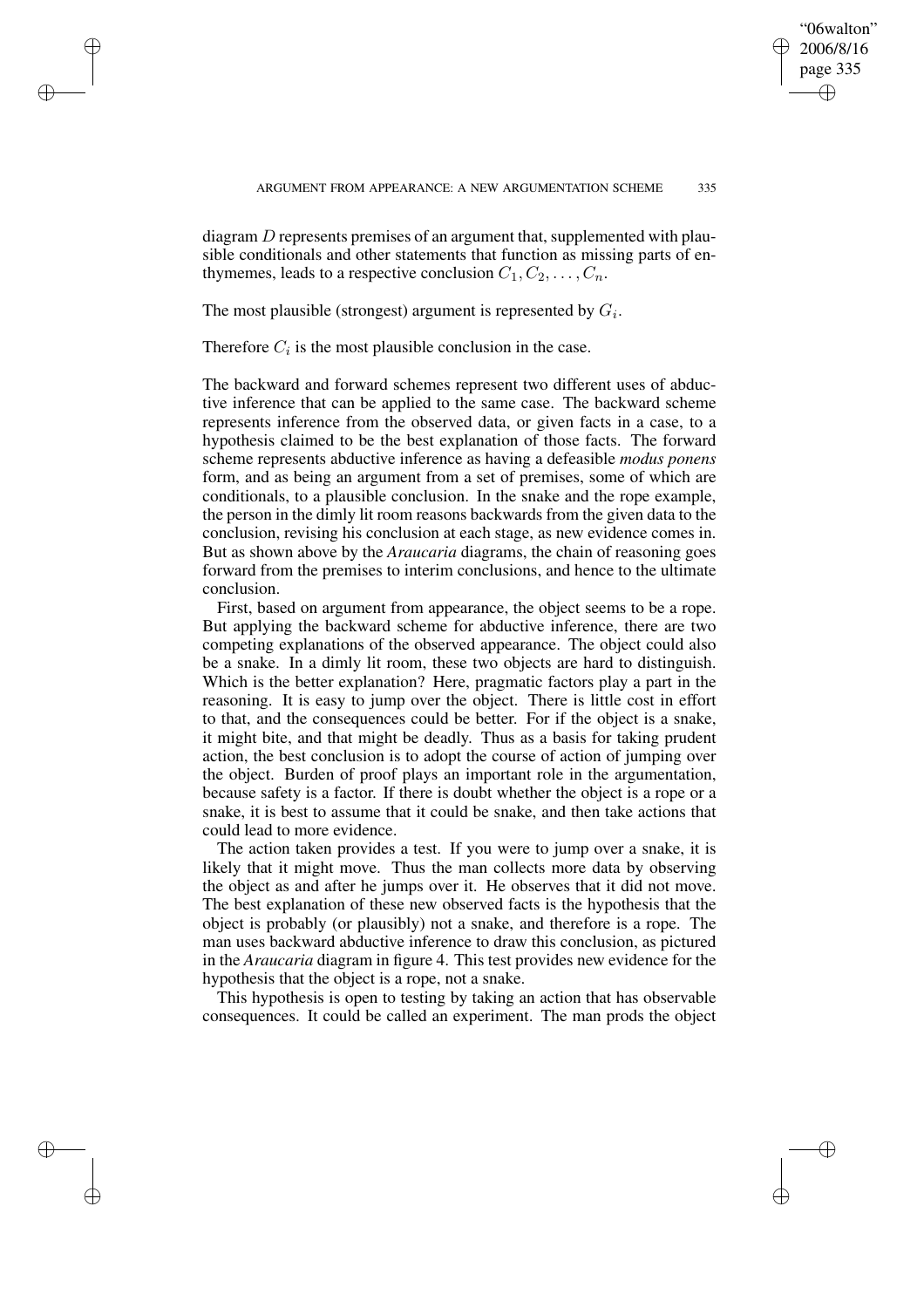336 DOUGLAS WALTON

"06walton" 2006/8/16 page 336

✐

✐

✐

✐



Figure 4: Abductive Inference in the Snake and Rope Example

with a stick. He observes that it still fails to move. This new data introduces further evidence supporting the rope hypothesis as best explanation against the snake hypothesis. Thus the sequence here is one of inferring a conclusion (The object is a rope) as a best explanation of the data. The agent then tests this hypothesis by performing actions that can have observable consequences. He prods the object with a stick. As the results come in, providing new evidence, the hypothesis is confirmed. The rope hypothesis becomes much more plausible while the snake hypothesis becomes much less plausible.

# 6. *Pragmatism and Plausible Reasoning*

Carneades' theory provides the best definition of the basic notion of plausibility. Something is plausible if it seems, or appears to be true, or if it fits in with other things we accept as true, or if it is tested, and passes the test. According to this approach, if something is plausible to someone, it does not follow that this person knows it to be true, or even necessarily believes it to be true. Plausibility is not based on inductive inference from knowledge or belief (Josephson and Josephson, 1994). It is a guide to rational acceptance or commitment, with a view to action. Bett (1990, p. 4), using evidence

✐

✐

✐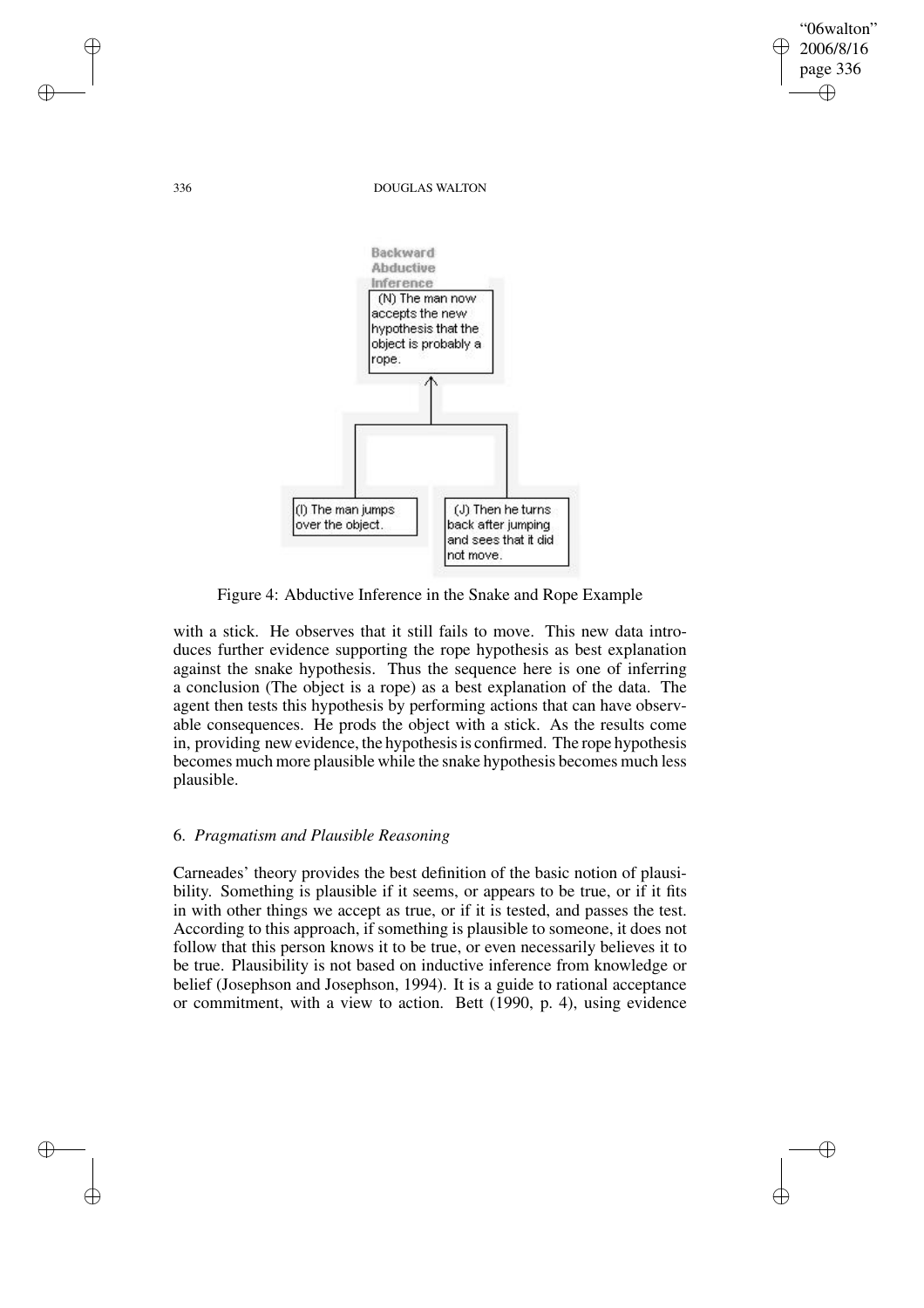ARGUMENT FROM APPEARANCE: A NEW ARGUMENTATION SCHEME 337

✐

✐

✐

✐

"06walton" 2006/8/16 page 337

✐

✐

✐

✐

from Cicero, argued that Carneades distinguished between two kinds of assent. There is a strong kind of assent, based on knowledge or belief. But the alternative to this is not indifference or skepticism. There is also a kind of attitude called commitment or acceptance that enables the skeptic to go ahead with the ordinary tasks of life. Carneades was reacting against Stoic and other ancient views that claimed rational thinking to be exclusively based on knowledge and belief. He argued that plausibility offers an alternative to these views that is compatible with skepticism. You might think that the notion of plausibility was only a kind of answer to Greek skepticism, and that it was an obscure ancient notion that did not carry over into later philosophy. That hypothesis is not entirely true, however. It can be argued that some modern philosophers have also adopted and advocated the notion of plausibility as important in rational thinking.

Doty (1986) argued that the Carneadean notion of plausibility is manifested in the tests of truth and rational inference advocated by the modern pragmatist William James. Even more interesting for our purposes here, however, is the relationship between Carneades' theory of plausible acceptance and the theory of abductive reasoning presented by C.S. Peirce. The two theories do seem to have certain key elements in common. According to Carneades, plausible reasoning is based on appearances, meaning propositions that appear to be true. In his account, these apparently true statements can have some standing as premises used to draw conclusions, even though they could turn out to be false. The reason, of course, is that appearances can sometimes be misleading. This notion of premises based on appearances is quite evocative of Peirce's remarks comparing abductive inference to perception. According to Peirce (1965V, p. 97) perceptual judgments can be general. For example, one event can appear to be subsequent to another. It is clear, then, that for Peirce, generalizations of the kind that support abductive reasoning can be based on appearances or perceptions. At the end of his discussion of abduction, Peirce (1965V, p. 119) wrote, "according to my account of abduction, every hypothesis, however fantastic, must have presented itself entire in perception". Although Peirce's account of abduction becomes quite general and not very clear towards the end, he felt that it was important to see abductive inference as based on perception and that it was somehow deeply perceptual in nature. This view of abduction does seem to tie in quite well with Carneades' account of plausible reasoning as based on appearances, or what seems to be true. Both depend on argument from appearance as a form of rational thinking.

The above account of argument from appearance as a form of plausible inference is clear enough perhaps. But it is often very hard to get modern readers to come to accept plausible inference as having any hold on rational assent at all. We are so accustomed to basing our notion of rationality on knowledge and belief that we tend to automatically dismiss plausibility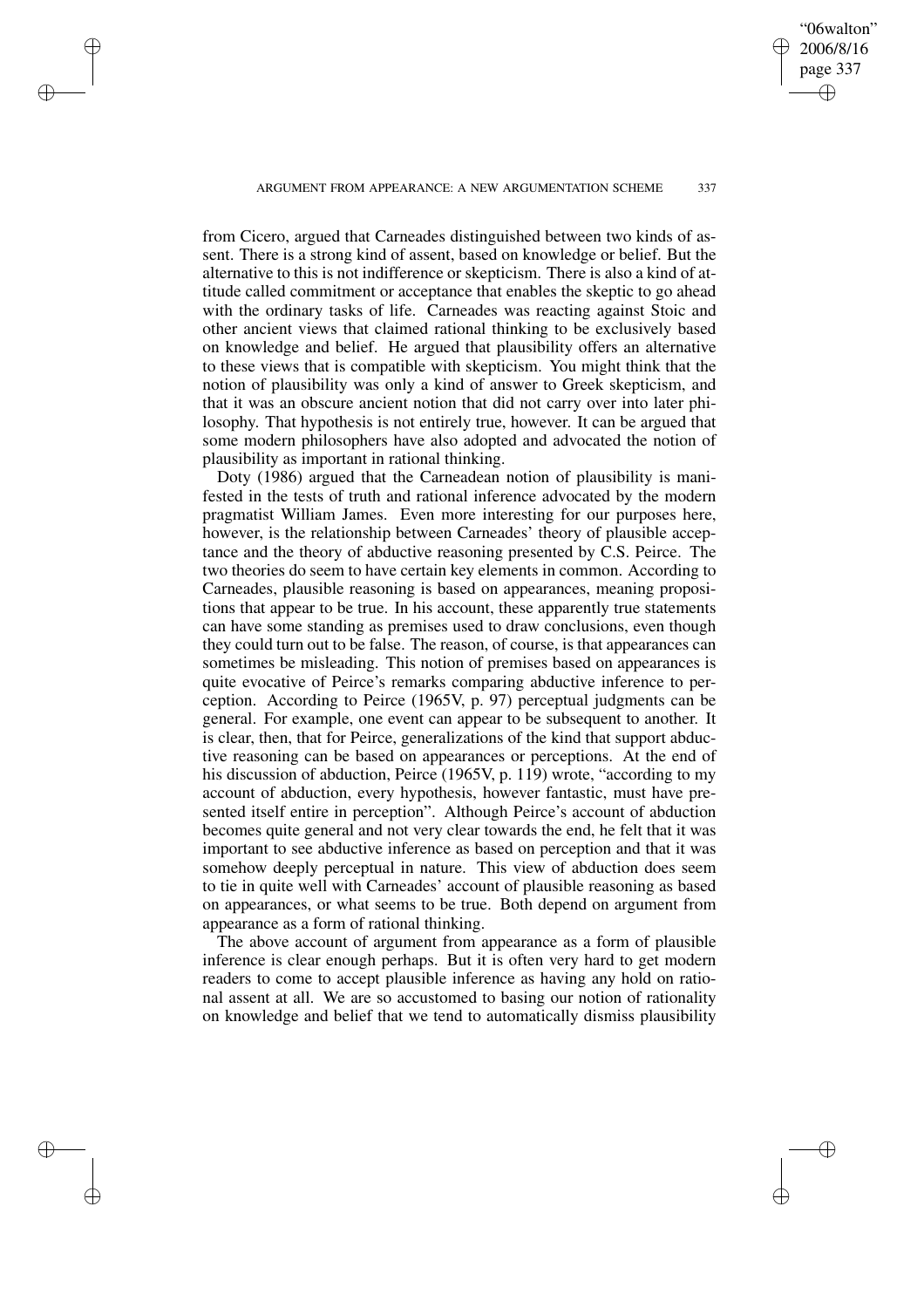"06walton" 2006/8/16 page 338 ✐ ✐

✐

✐

#### 338 DOUGLAS WALTON

as "subjective", and therefore of no worth as evidence of the kind required to rationally support a conclusion. This viewpoint is exhibited in Pollock's analysis of reasoning based on perception, thinking of rationality as change of belief or knowledge guided only by deductive reasoning and inductive probability. This approach finds the notion of plausibility alien or even unintelligible, as an aspect of rational thinking. Pollock's view takes defeasible reasoning seriously, but stops short of the next step of acknowledging plausible reasoning. To replace this narrow view of reasoning, we need to move to a pragmatic view that has plausible reasoning as its central tool. The center of such a pragmatic view is the notion of acceptance based on the theory of plausible reasoning provided by Carneades. The other tools needed are the argumentation schemes: argument from appearance, argument from a verbal classification and abductive reasoning, both of the backward and forward varieties.

In this pragmatic view, a rational argument needs to be seen as not just a set of premises and a conclusion that are known or believed to be true, but as the acceptance or rejection of such a set during an investigation in which questions are asked and answered at different stages. Such arguments can be seen as having uses prior to the inductive stage of collecting and assessing statistical data, or to the deductive stage of deducing consequences from a hypothesis. At a prior discovery stage, hypotheses are formed, based on what initially appears to be the case as a plausible explanation of given facts. According to this pragmatic approach, an argument is seen as not just a set of premises and conclusions but also as a sequence of dialogue moves made by a proponent and a respondent who take turns. An investigation or inquiry can be seen as a special type of dialogue framework in which evidence is collected based on data that are carefully verified by standards of proof.

Any such dialogue should be seen as having four characteristic stages.<sup>8</sup> The sequence of argumentation in the argumentation stage should be seen as moving towards the closing stage. A dialogue, generally speaking, can be open or closed. A defeasible argument that has not yet been defeated, while the dialogue is still open, even if it is a strong argument that should be accepted, only requires commitment to the conclusion as still tentative and subject to possible retraction as the dialogue proceeds further. Thus defeasible arguments can fail. Still they can be provisionally reasonable to accept in cases of uncertainty and lack of knowledge where some decision for action, or to advance an investigation, needs to be taken. They are fallible. They could be described as necessary but dangerous. They can even be associated with fallacies. We should be wary about them, and they should give way to deductive or inductive arguments when harder evidence comes

✐

✐

✐

<sup>8</sup> Van Eemeren and Grootendorst (1992, pp. 34–37).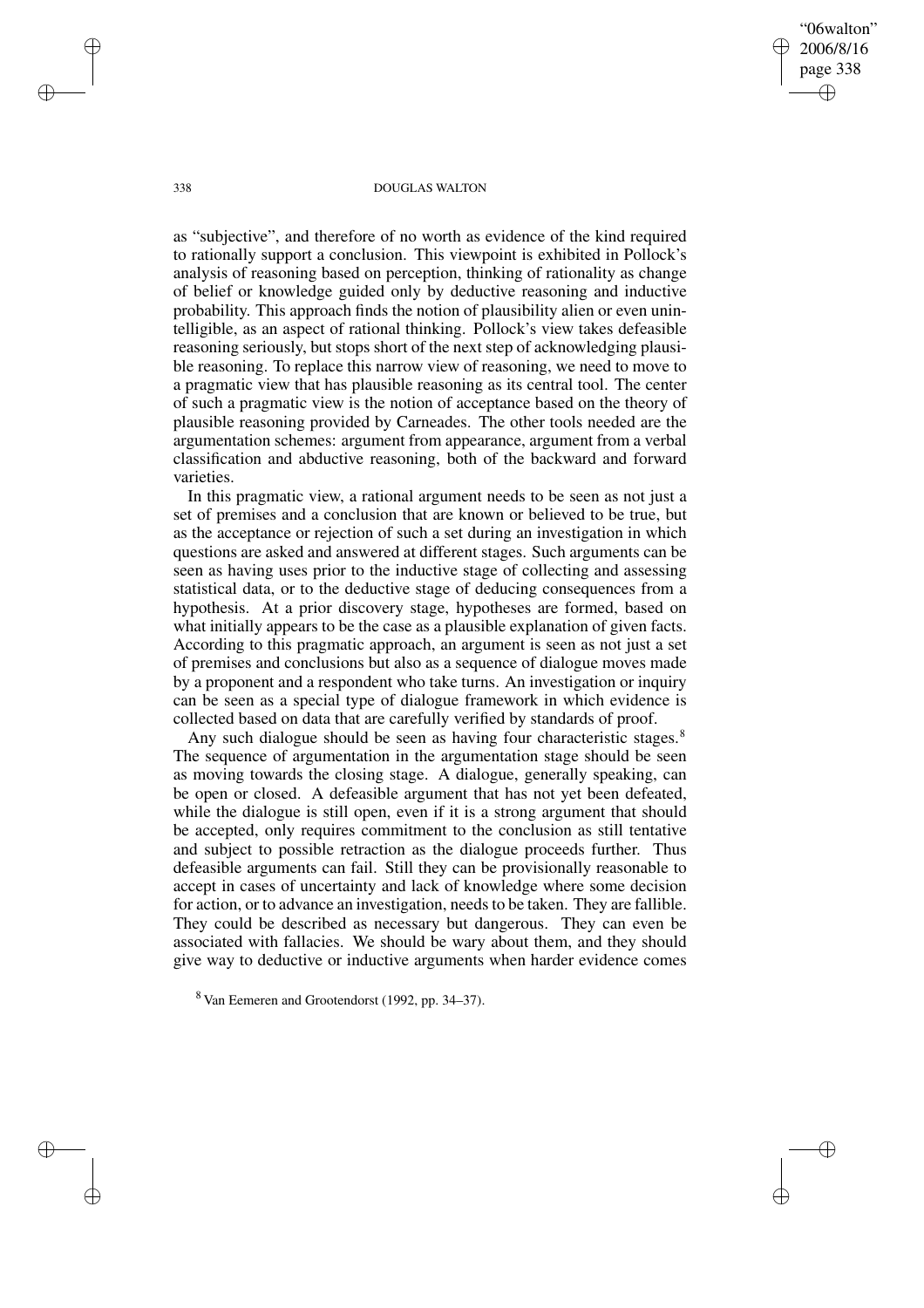✐

in. They are most useful at the discovery stages of an investigation. As the investigation proceeds, they should be supplanted by deductive or inductive arguments that test a hypothesis, once that hypothesis has been chosen for testing and carefully formulated.

✐

✐

✐

✐

Dept. of Philosophy University of Winnipeg Winnipeg, Manitoba R3B 2E9 CANADA E-mail: d.walton@uwinnipeg.ca

# **REFERENCES**

- Richard Bett, 'Carneades' Distinction between Assent and Approval', *Monist*, 73, 1990, 3–20.
- Michael E. Bratman, David J. Israel and Martha E. Pollack, 'Plans and Resource-bounded Practical Reasoning', *Computational Intelligence*, 4, 1988, 349–355.
- Ralph Doty, 'Carneades, a Forerunner of William James' Pragmatism', *Journal of the History of Ideas*, 47, 1986, 133–138.
- Sextus Empiricus, *Against the Logicians*, Loeb Classical Library, Cambridge, Mass., Harvard University Press, 1938.
- Charles L. Hamblin, *Fallacies*, London, Methuen, 1970.
- David Hitchcock, 'Pollock on Practical Reasoning', *Informal Logic*, 22, 2002, 247–256.
- Fabio Paglieri and Cristiano Castelfranchi, 'Arguments as Belief Structures', *The Uses of Argument: Proceedings of a Conference at McMaster University 18–21 May, 2005*, ed. David Hitchcock, Hamilton, Ontario, 2005, 356–367.
- John R. Josephson and Susan G. Josephson, *Abductive Inference: Computation, Philosophy, Technology*, New York, Cambridge University Press, 1994.
- Benson Mates, *The Skeptic Way: Sextus Empiricus's Outlines of Pyrrhonism*, Oxford, Oxford University Press, 1996.
- Charles S. Peirce, *Collected Papers of Charles Sanders Peirce*, vol. V, 'Pragmatism and Pragmaticism', ed. Charles Hartshorne and Paul Weiss, Cambridge, Mass., Harvard University Press, 1965.
- Nancy Pennington and Reid Hastie, 'A Cognitive Theory of Juror Decision Making', *Cardozo Law Review*, 13, 1991, 519–557.
- John L. Pollock, *Cognitive Carpentry*, Cambridge, Mass., The MIT Press, 1995.